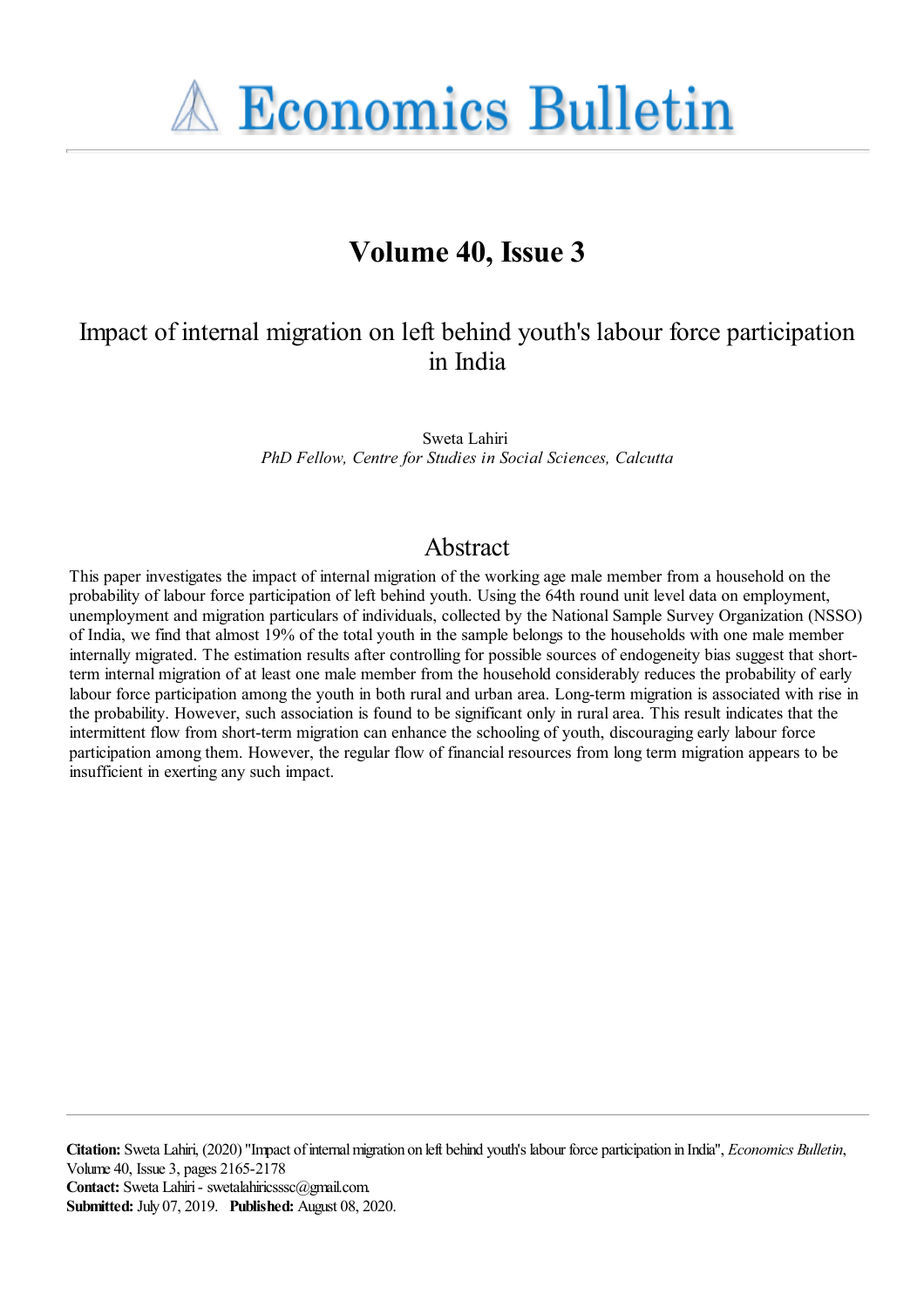

# Submission Number: EB-19-00615

### "Impact of internal migration on left behind youth's labour force participation in India"

Sweta Lahiri *PhD Fellow, Centre for Studies in Social Sciences, Calcutta*

# *Abstract*

This paper investigates the impact of internal migration of the working age male member from household on the probability of labour force participation of left behind youth. Using the 64th round unit level data on employment, unemployment and migration particulars of individuals, collected by the National Sample Survey Organization (NSSO) of India, we find that almost 19% of the total youth in the sample belongs to the households with one male member internally migrated. The estimation results after controlling for possible sources of endogeneity bias suggest that short-term internal migration of at least one male member from the household considerably reduces the probability of early labour force participation among the youth in both rural and urban areas. However, the long-term migration is associated with a rise in such probability. This result has indicated that the intermittent flow from short-term migration can enhance the schooling of youth in the family, discouraging early labour force participation among them. However, the regular flow from long term migration appears to be insufficient in exerting any such impact.

**Submitted:** July 07, 2019.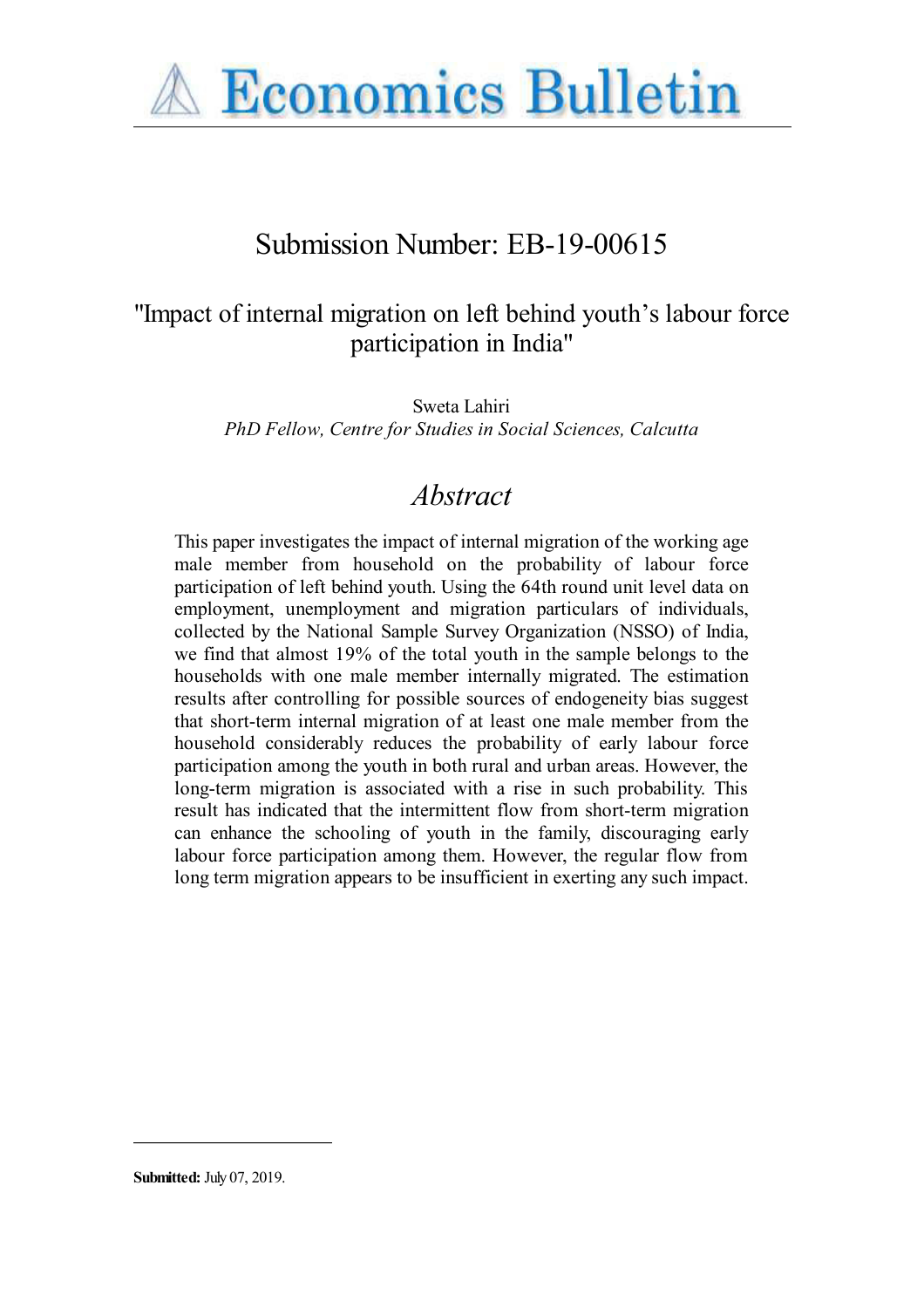#### **1. Introduction**

The extent and impact of internal migration in a large diversified society like India is undoubtedly greater compared to that of international migration (UNDP 2009, p.22; Lucas, 1997). This becomes more prevalent with growing inter-regional inequalities in economic opportunities within the country. Along with long-term migration the relevance of temporary migration on the well-being of the family members left behind has been widely recognized in the literature (Behrman, 1997; Banerjee and Duflo, 2007), however, such issues are less interrogated empirically. Migration of the family members for different tenure may have distinguishing impacts on different members of the household especially on the younger one with respect to their educational and labour market activities. The present analysis explores the impact of such migration on the labour force participation choices of young members of the family. The situation of youth in the contemporary Indian labour market is deplorable with most of them lacking employable skill, experience, information and financial resources to start their economic career early (Report on Youth Employment-Unemployment Scenario 2013). In absence of wellfunctioning capital market and presence of unequal socioeconomic status, they hardly avail themselves of sufficient options but to take up unproductive, low paid, insecure work (Mitra et al. 2013, Global Employment Trends for Youth 2015). Therefore, early labour force participation becomes often a consequence of compulsion rather than choice the youth make to support their families. Under this backdrop the paper studies the implications of the migration of the family member on the left behind youth.

We try to interpret the relation between migration and well-being of non-migrant younger members of the household in a way similar to child labour analysis. There may be three main explanations behind the decision to send youth early at work instead of imparting higher education. These are 1) parents' concern for household survival (Luxury axiom: where youth education is assumed to be luxury) coupled with substitutability in production between youth and adult worker (Substitutability axiom) (Basu and Van, 1998). 2) Poverty combined with absence of well-functioning credit market (Ranjan, 1999). 3) Poverty together with low returns to enhanced schooling (Bacolod and Ranjan, 2008). Amidst financial constraints, time of the family members appears to be one of the primary resources available for allocation to the households. In this context the prevailing studies suggest possibility of the following three states - a good and stable state with all adults working at a higher wage, bad and stable with all youth working at a lower wage instead of completing education, unstable with both of them working at an intermediate wage. In this context, Epstein and Kahana (2008) found migration of the family member for employment purposes as a positive externality having the potential to uplift the existing wage structure and encourage youth education by lowering the likeliness of labour force participation among them. Precisely migration may have the capacity to enhance household's affordability to carry out youth's extended educational attainment by reducing their job market activity. However, empirical studies examine diverse subjects and come up with ambiguous evidences making it hard to draw any unique conclusion on the relationship between migration of adult and labour force participation decision of the youth left behind.

Migration is often a consequence of household utility maximization decision (Stark and Levhari, 1982), regarded as inter-familial contract (Lucas and Stark, 1985) and remittances appears to be one of the important clauses in it. Whatever be the motivation it is well documented that migration acts as an avenue for capital flow. Migrant sending families rely on remittances to augment consumption and investment. Therefore, adult migration be it temporary or for longer time period, can promote investment in skill formation of youth as per the requirement of the modern economy. Some of the existing studies support this conjecture (Edward and Ureta, 2003; Adams, Richard and Page, 2005) showing that remittances relax credit constraint among recipient families enabling parents to promote enhanced educational activity among their young children. Alternatively, some other studies have highlighted negative effects of such migration (Mckenzie and Rapoport, 2006; Srivastava, 2011). According to these studies both the explicit and implicit costs associated with such migration of the adult member may be higher than financial benefits from it, causing the left behind young family member to join labour market activity to supplement household income instead of completing education. On the other hand, relaxing information and network constraints migration not only reduces the transaction costs but also induces consumption and investment decision with potential spillover effect over the local community. Empirical evidences around the world therefore, depict an ambiguous relationship between migration and schooling and labour force participation outcome of the younger members of the household.

In the context of India internal migration appears to be a complex issue with multiple factors affecting it. In the economy, when there are concerns for economic growth there are also consensus that growth pattern within the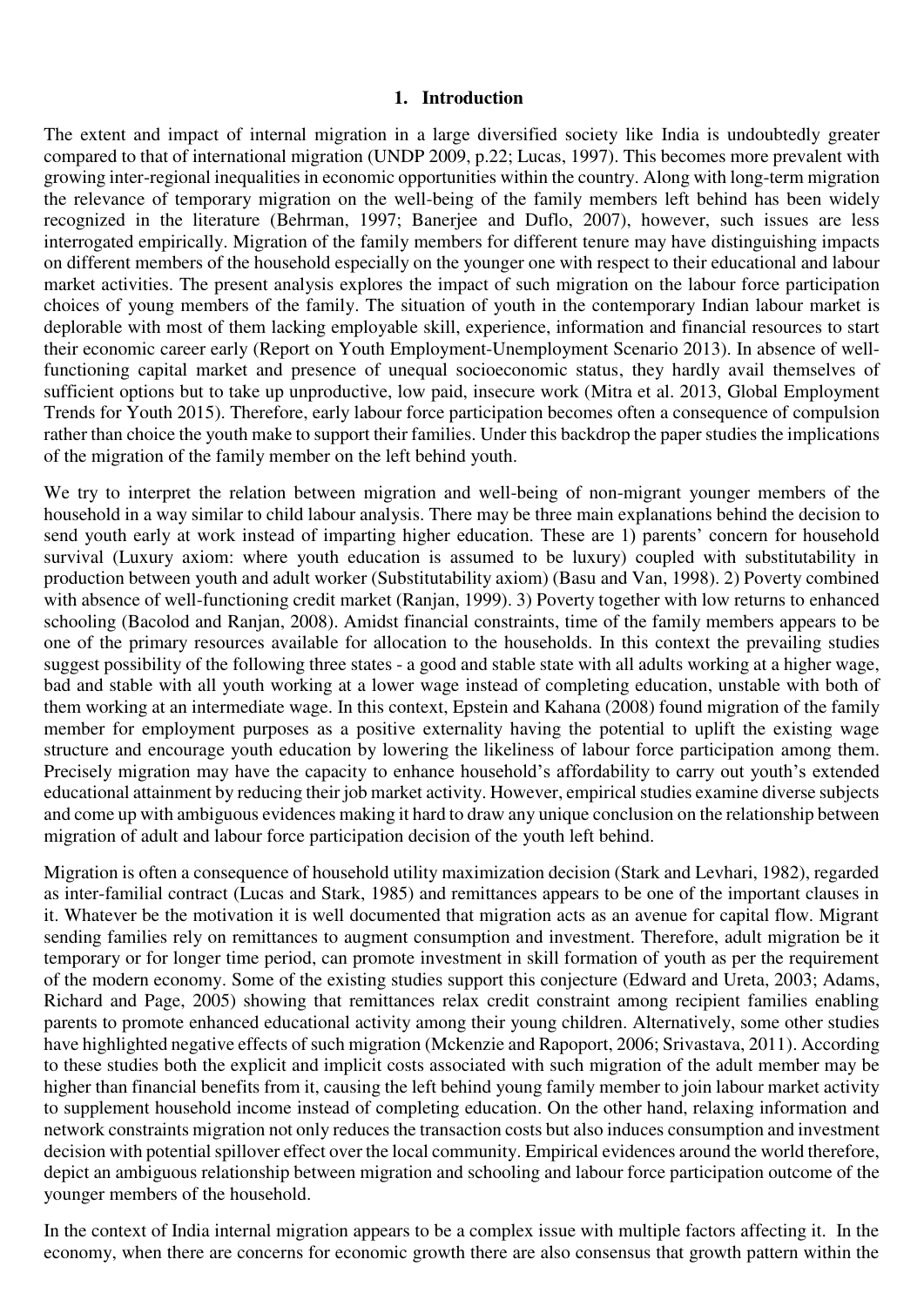country is very unequal forcing migration of people to other economic sectors and regions. However, there exist very few studies exploring the impacts of such inter-regional disparity of economic opportunities through the channels of migration on the livelihoods of these sending households. In a recent extensive theoretical and empirical study by Nandi and Kar (2015), short-term internal migration has been found to play a significant role in the rural economy in promoting intergenerational mobility across the industries among the working sons (aged between 18-30). Unlike the previous studies, we empirically examine the impact of internal migration, both shortterm and long-term by the working age male person of a household on the probability of labour force participation among left behind youth (15-24 years). We confine our analysis to male youth since female labour force participation considerably is a separate issue of concern and may be determined by a non-overlapping set of factors. Using a micro econometric frame-work we find that left behind young male members are less likely to be in the labour force with temporary (short-term) migration of male person from the household. However there exists variation in the marginal effects across the area of residence for long-term and short-term migration. Our result indicates that intermittent flow from the temporary migration can enhance schooling among the youth, while, long term absence of the household member increases the probability of labour force participation by them.

Rest of the paper is organised as follows. The second section presents the source of data and discusses the descriptive statistics. Third and fourth section describes the methodology and the estimation results respectively. Last section concludes the paper.

#### **2. Data and descriptive statistics**

We use data from the 64<sup>th</sup> round survey on employment, unemployment and migration particulars, carried out by the National Sample Survey Organisation (NSSO) during July 2007 to June 2008 in India. The survey collects information on both short-term (temporary) and long-term migration. We consider only the internal migration dividing it broadly in two categories- long-term and short-term. A person is identified as long-term migrant if last usual principal residence (UPR) at any time in the past is different from the present. However instead of having different UPR, if the nature of movement is found to be temporary we consider him as short-term migrant. This short-term migrant also incorporates those, who does not change their UPR but undertake temporary movements and had stayed away from village or town for a duration of one to six months during the last 365 days (for employment or in search of employment).

Since our focus is labour force participation of non-migrant male youth, the sample is restricted to  $39,336<sup>1</sup>$  (68) per cent of total youth in the sample) male individual aged between15-24<sup>2</sup>. For the purpose of our study we divide these youth in two groups 'in labour force' and 'not in labour force'. Almost 53 per cent of them are in the labour force. Rest are mostly at education or enrolled (43 per cent) followed by idle or inactive (4 per cent). Nearly 10 (3,850) and 9 (3,529) per cent of the youth belong to the households with at least one 'working age male individual (aged between15-70)' internally migrated for short term and long term from the household respectively. The average age of all the youth is 19 irrespective of migration status of the working age family member.

Table I shows the percentage distribution of the youth in the labour force with respect to the migration status of the working age male member of the household for their individual (general levels of education) and household characteristics (caste, religion, household asset, consumption expenditure). We have executed a two sample 't' test and have reported whether the mean difference with respect to migration status of the family member is significant or not. We do not show the test statistics for sake of keeping the description simple. A general observation from this description is that, if youth belongs to the household with one male member internally migrated, he is significantly less likely to be in the labour force irrespective of the differences in individual and household characteristics. We find that most of the migrant sending households are systematically different from non-migrant in the context of labour force participation by youth in the household. Rate of labour force participation is noticeably higher in rural areas and more specifically from those households without any migration. The descriptive further unveils that the percentage of labour force participation is almost same in case of both temporary (52 per cent) and long-term migration (53 per cent) in the rural area. In the urban area youth are more likely to be in the labour force if the members are temporarily migrated (44 per cent) than migrated for a longer time period (42 per cent). The inverse association between both type of internal migration and likeliness

l

<sup>&</sup>lt;sup>1</sup>Total no. of male youth in the sample is 58, 095. Nearly 45,087 of the total male youth are non-migrant (we have discarded the international migration). In order to compare the probability of labour force participation decision among youth with and without internal migration of one male member we retained the information only for those who live in a household with one member as head hence, our observation is restricted to 39,336 married or unmarried sons of the household.

<sup>2</sup> Following the definition of United Nations.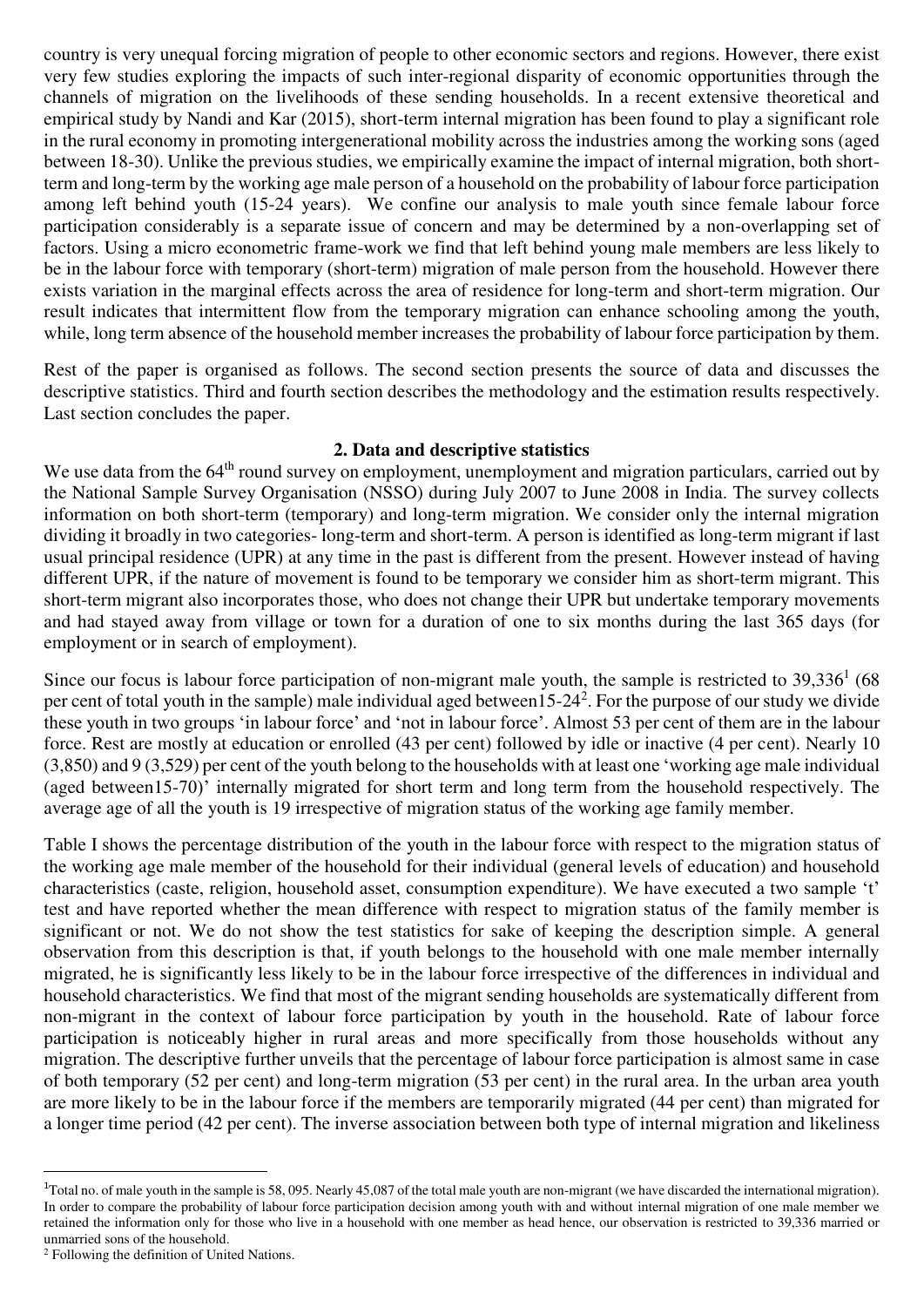of labour force participation in the rural area is almost similar and significant. However, in urban area such inverse association is significant in case of long term migration.

The likeliness of labour force participation is found to be inversely associated with successive levels of education irrespective of the migration status of the family member. However, beyond higher secondary education the participation rate slightly increases. The inverse association of successive levels of education and labour force participation is stronger in case of short term compared to long term migration of the household members.

Labour force participation is generally higher among the reserve castes compared to the General category (GEN). Within the reserve castes participation rate is higher among SC (Schedule Castes) followed by OBCs (Other Backward Class) and STs (Schedule Tribe)<sup>3</sup>. In presence of migrant in the household youth is less likely to be in the labour force irrespective of their castes as well. However, the stated inverse association is found to be significant for temporary migration among SC and OBC household (almost by 10 and 4 percentage points respectively). In presence of long term migrant the rate of participation is significantly lower among all the castes.

For the full sample labour force participation is highest among Muslims followed by Hindus, Other and Christians. Presence of any type of migrant in the household is associated with lower rate of labour force participation among the left behind youth. This difference in the rate of participation with respect to migration status of the family member is significant for all religions except for Christians.

We have also documented labour force participation rate at different household status. Monthly consumption expenditure, land possession and existence of family enterprise are used in this regard, since information on household income is not available in the data. Labour force participation rate in general is inversely related to higher levels of consumption expenditure. In presence of short term migrant in the household youth are significantly less likely to be in the labour force for households with consumption expenditure less than 50 percentile. The difference in the rate of labour force participation with respect to migration status of the family member is not significant for consumption expenditure higher than 50 percentile. Long term migration is significantly associated with rise and fall in the labour force participation for the households with consumption expenditure 25 to 50 percentile and above 75 percentile. Therefore, short term and long term migration in this case has different implications for poorer households. While short term migration potentially can relax the credit constraint, absence of the family member for longer term has a reverse implication especially for the poorer households.

Land possession is originally a categorical variable. We grouped the variable in three categories: lower levels of land possession (no land possession-0.02 hectare), average land possession (from 0.02 hectare to 0.41 hectare) and more than average land possession (with more than 0.41 hectare). A movement from low to average land possession is always associated with considerable fall in the labour force participation among the non-migrant youth. A movement from average to larger land possession is again associated with increase in the labour force participation. The difference in this rate with respect to different migration status of the family members is also significant. This pattern remains same for both temporary and long-term migration of the household members. The likeliness of labour force participation among them remains same as full sample average if the father is selfemployed. Considering the short-term and long-term migration separately we find that father's self-employment is associated with lower levels of son's labour force participation in case of lo ng-term migration compared to that in case of short-term.

The extent of the fall in the likeliness of labour force participation is more in rural area with temporary migration. The inverse association between acquired levels of education and labour force participation becomes stronger with migration more specifically if it is temporary. Such migration is again associated with fall in the labour force participation among the poorer household and the households with lower levels of land holding. This descriptive suggests the temporary migration to serve as an effective avenue of providing financial ease to families in promoting educational activity among the young male members instead of pushing them early to the labour market. Therefore, it would be interesting to see how the probability of labour force participation responds with respect to migration of the family members remaining other things same. Hence, we perform an estimation analysis to interpret the effects of all these factors in terms of their average marginal effects.

l

<sup>&</sup>lt;sup>3</sup> Broadly there are 4 castes in India. One unreserved or General Caste. Reserved castes are of three types- Schedule Caste (SC), Schedule Tribe (ST) and Other Backward Class (OBC) respectively.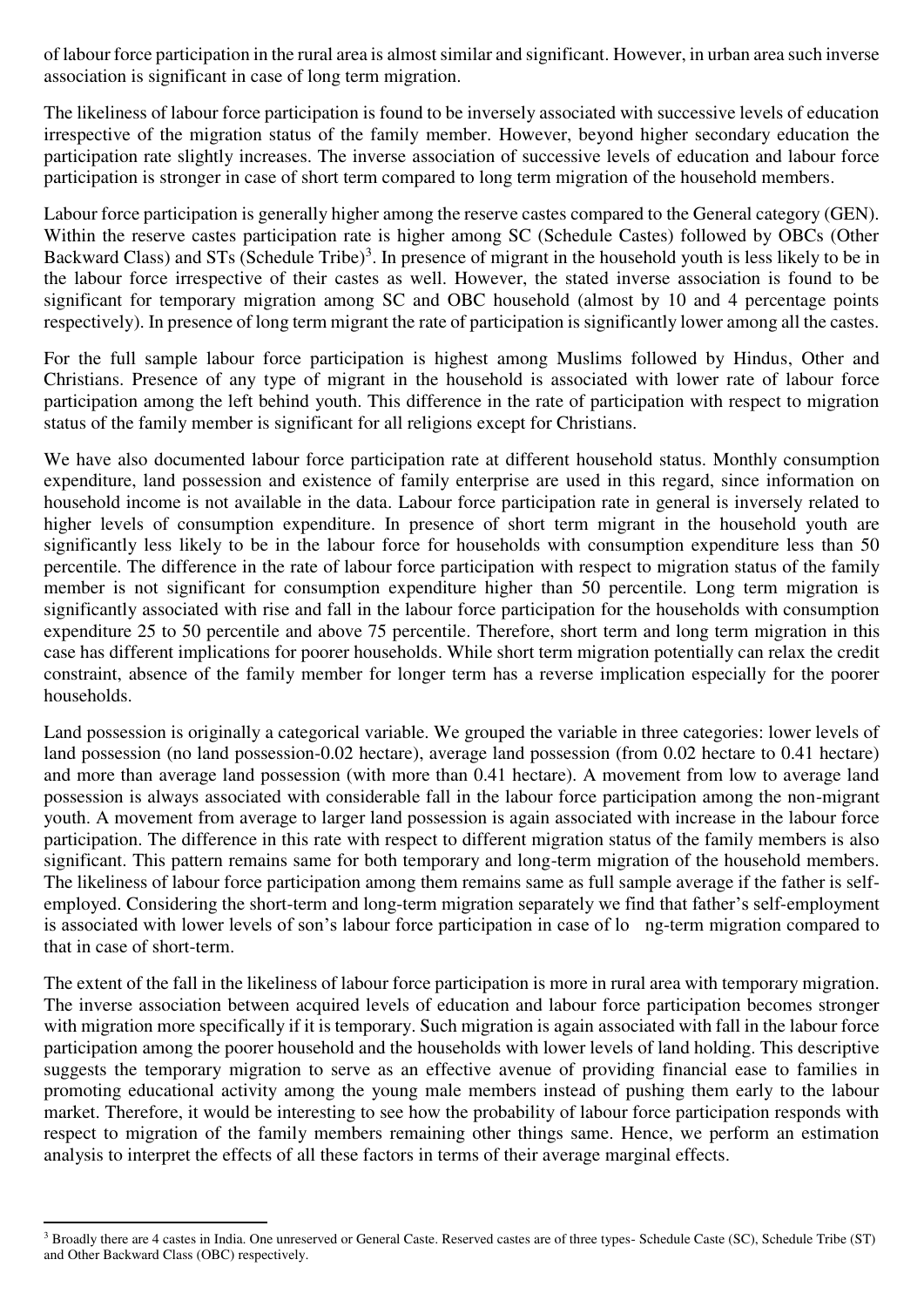| <b>Table I</b>                                                                   |                                                                   |                                                  |                                       |                                                  |                                       |  |  |  |  |  |  |
|----------------------------------------------------------------------------------|-------------------------------------------------------------------|--------------------------------------------------|---------------------------------------|--------------------------------------------------|---------------------------------------|--|--|--|--|--|--|
| Youth labour force participation for different migration status of the household |                                                                   |                                                  |                                       |                                                  |                                       |  |  |  |  |  |  |
| members across different attributes                                              |                                                                   |                                                  |                                       |                                                  |                                       |  |  |  |  |  |  |
|                                                                                  | <b>Full Sample</b><br>Short term migration<br>Long term migration |                                                  |                                       |                                                  |                                       |  |  |  |  |  |  |
| <b>Status of migration</b><br>of the household<br>member                         |                                                                   | N <sub>0</sub><br>migrant in<br>the<br>household | <b>Migrant</b> in<br>the<br>household | N <sub>0</sub><br>migrant in<br>the<br>household | <b>Migrant</b> in<br>the<br>household |  |  |  |  |  |  |
| In labour force                                                                  | 53                                                                | 54                                               | 50                                    | 54                                               | 46                                    |  |  |  |  |  |  |
| Area of residence                                                                |                                                                   |                                                  |                                       |                                                  |                                       |  |  |  |  |  |  |
| Rural                                                                            | 56                                                                | 57                                               | 52                                    | 57                                               | 53                                    |  |  |  |  |  |  |
| Urban                                                                            | 45                                                                | 47                                               | 44                                    | 48                                               | 42                                    |  |  |  |  |  |  |
| <b>Education</b>                                                                 |                                                                   |                                                  |                                       |                                                  |                                       |  |  |  |  |  |  |
| No fomal education                                                               | 85                                                                | 86                                               | 81                                    | 85                                               | 82                                    |  |  |  |  |  |  |
| Primary                                                                          | 84                                                                | 85                                               | 79                                    | 84                                               | 82                                    |  |  |  |  |  |  |
| Secondary                                                                        | 59                                                                | 60                                               | 51                                    | 59                                               | 55                                    |  |  |  |  |  |  |
| Higher secondary                                                                 | 36                                                                | 36                                               | 32                                    | 37                                               | 30                                    |  |  |  |  |  |  |
| College or more                                                                  | 39                                                                | 40                                               | 35                                    | 40                                               | 37                                    |  |  |  |  |  |  |
| <b>Caste</b>                                                                     |                                                                   |                                                  |                                       |                                                  |                                       |  |  |  |  |  |  |
| <b>ST</b>                                                                        | 52                                                                | 52                                               | 50                                    | 52                                               | 45                                    |  |  |  |  |  |  |
| <b>SC</b>                                                                        | 60                                                                | 61                                               | 51                                    | 60                                               | 56                                    |  |  |  |  |  |  |
| OBC                                                                              | 55                                                                | 56                                               | 52                                    | 56                                               | 48                                    |  |  |  |  |  |  |
| <b>GEN</b>                                                                       | 48                                                                | 48                                               | 46                                    | 49                                               | 41                                    |  |  |  |  |  |  |
| <b>Religion</b>                                                                  |                                                                   |                                                  |                                       |                                                  |                                       |  |  |  |  |  |  |
| Hindu                                                                            | 55                                                                | 54                                               | 51                                    | 54                                               | 45                                    |  |  |  |  |  |  |
| Muslim                                                                           | 60                                                                | 61                                               | 53                                    | 61                                               | 57                                    |  |  |  |  |  |  |
| Christian                                                                        | 42                                                                | 42                                               | 39                                    | 42                                               | 37                                    |  |  |  |  |  |  |
| Other                                                                            | 49                                                                | 49                                               | 37                                    | 50                                               | 38                                    |  |  |  |  |  |  |
| <b>Father self</b>                                                               |                                                                   |                                                  |                                       |                                                  |                                       |  |  |  |  |  |  |
| employed                                                                         | 54                                                                | 54                                               | 51                                    | 54                                               | 48                                    |  |  |  |  |  |  |
| <b>Land possession</b>                                                           |                                                                   |                                                  |                                       |                                                  |                                       |  |  |  |  |  |  |
| below average                                                                    | 55                                                                | 56                                               | 51                                    | 57                                               | 48                                    |  |  |  |  |  |  |
| at average                                                                       | 50                                                                | 51                                               | 48                                    | 51                                               | 39                                    |  |  |  |  |  |  |
| above average                                                                    | 53                                                                | 54                                               | 50                                    | 54                                               | 44                                    |  |  |  |  |  |  |
| <b>Monthly percapita</b>                                                         |                                                                   |                                                  |                                       |                                                  |                                       |  |  |  |  |  |  |
| consumption                                                                      |                                                                   |                                                  |                                       |                                                  |                                       |  |  |  |  |  |  |
| expenditure (mpce)                                                               |                                                                   |                                                  |                                       |                                                  |                                       |  |  |  |  |  |  |
| less than 25 percentile                                                          | 66                                                                | 67                                               | 55                                    | 66                                               | 66                                    |  |  |  |  |  |  |
| $25 \le m$ pce $\le 50$                                                          | 59                                                                | 59                                               | 55                                    | 58                                               | 64                                    |  |  |  |  |  |  |
| $50 \le mpc \le 75$                                                              | 51                                                                | 51                                               | 49                                    | 51                                               | 50                                    |  |  |  |  |  |  |
| $75 \le$ =mpce                                                                   | 41                                                                | 41                                               | 41                                    | 43                                               | 32                                    |  |  |  |  |  |  |
| Nuber of<br>observation                                                          | 20,972                                                            | 19,041                                           |                                       | 1,931 19, 358                                    | 1,614                                 |  |  |  |  |  |  |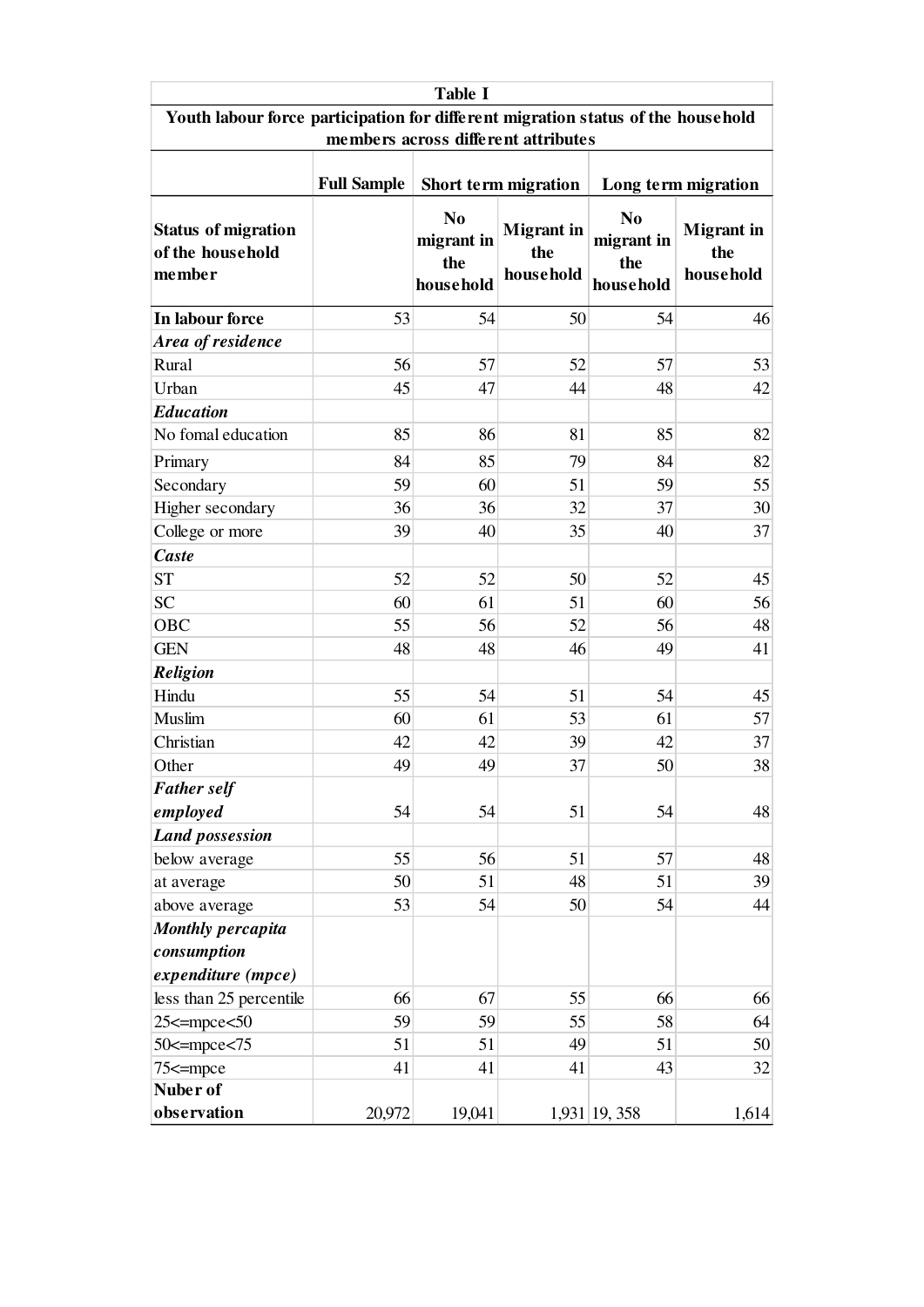#### 3**. Methodology**

We estimate the impact of migration of working age male member on the labour force participation decision of the youth left behind in the same household. The analysis is done for short and long-term migration for rural and urban areas respectively. This required estimation of four sets of equation. Here the dependent variable 'in labour force participation' is a dichotomous response variable, which takes value 1 if the youth is in the labour force and 0 otherwise. The major explanatory variable is also a binary variable taking value 1 if at least one working male member from the household is internally migrated and 0 otherwise. However, the pool of migrants may not be a random sample. Migrants are often self-selected group in terms of motivation and risk aversion than nonmigrants. The challenge is associated with selection of a proper method of estimation and instrument for migration of adult in the household to overcome the problem of endogeneity since the decisions of migration and youth employment choices are often made simultaneously. The presumption that non-migrants' households are systematically different from migrants' in observable (education, household wealth) and un-observable characteristics (motivation, income shocks) complicates identification of the effects of migration using standard probit estimation. In these cases sample selection and omitted variable problem may be present. Adults of the household who care more about the extended education of the younger members may migrate in order to earn income that can be used to finance schooling expenses. It may also be the case that negative labour market shocks (Hanson and Woodruff , 2003) experienced by adult migrant also requires the youth to work instead of continuing education. The observable factors may influence the decision of labour force participation directly as well as indirectly through the decision of the household members to migrate. This scenario leads to a spurious relation between migration and labour market choice. Variety of approaches are applied in the literature to address these issues. Edwards and Ureta (2003) have used a proportional hazard model, Demurger and Xu (2011), Nandi and Kar (2015) have used a recursive bivariate probit model to estimate the effect of migration in the context of Mexico, China and India respectively. Hosts of other studies have adapted an instrumental variable approach in this regard (McKenzie and Rapoport, 2006; Calero et al, 2009). This paper justifies the selection of the bivariate recursive probit model (Greene, 2008) with introduction of a simultaneous equation system. The two equations to be estimated;

$$
Y_{1i} = 1 (\alpha Y_{2i} + X'_{1i}\beta_1 + \varepsilon_{1i} > 0)
$$
  
\n
$$
Y_{2i} = 1(X'_{2i}\beta_2 + \varepsilon_{2i} > 0)
$$
  
\n(1)  
\n(2)

Where  $1(.)$  is an indicator function. The dependent variables in the models are  $Y_1$  (labour force participation) and  $Y_2$  (migration of at least one male member of the household). Here the regressor vectors are  $X_1$  and  $X_2$ . They are comprised of the following independent variables  $x_1(Own)$  education),  $x_2(Age)$ ,  $x_3(Caste)$ ,  $x_4(Religion)$ ,  $x_5$ (Father's education),  $x_6$  (Mother's Education)  $x_7$  (Land holding),  $x_8$  (Father's Self-employment),  $x_9$ (Dependency burden) and  $x_{10}$  (percentage of migrants from the district).  $X_1$  Comprises of  $x_1$ ,  $x_2$ ,  $x_3$ ,  $x_4$ ,  $x_5$ ,  $x_6$ ,  $x_7$ ,  $x_8$ ,  $x_9$  where as  $X_2$  includes, $x_3$ ,  $x_4$ , $x_7$ ,  $x_8$ ,  $x_9$  and  $x_{10}$  The variable  $Y_2$  is of primary interest in the first equation however it may be potentially endogeneous. Hence the model becomes recursive, simultaneous model. There are several independent variables in our specification like caste, religion and household wealth which directly influence the decision of labour force participation through their involvement in the first equation. Some of these variables also enter in the second equation and therefore, affect probability of migration of the household members. Since migration as most important explanatory variables enters in the labour force participation decision the above stated effect is transmitted back to labour force participation. The endogeneity issue arises when  $\varepsilon_1$  and  $\varepsilon_2$  are not independent. In order to estimate the coefficient parameters efficiently the dependence between these error terms has to be taken care of. In this context application of a recursive bivariate probit model seems to be appropriate to address all the issues discussed.

Initially the Instrumental Variable (IV) regression is applied to the analysis in order to diagnose the significance of the endogeneity. Though regression is not appropriate methodology for this model with dichotomous dependent variable but regression result never lies. Following the existing literature (Binzel and Assad, 2011; Mendola and Carletto, 2012; Nandi and Kar, 2015) we use share of adult migration in a particular district leaving the adult of the respective household as the instrument for adult migration from the household. This share is representative of migration networks. Based on the post estimation statistics (Durbin (score) and Wu Hausman) we conclude on the exogeneity of migration to the decision of labour force participation and weakness of the instrument. Finally we run a recursive bivariate probit model in order to address the issue of endogeneity in our specific framework. In this model, in addition to outcome equation of the probit model, a second equation estimates the migration decision. The covariance between the error terms of these two equations is considered to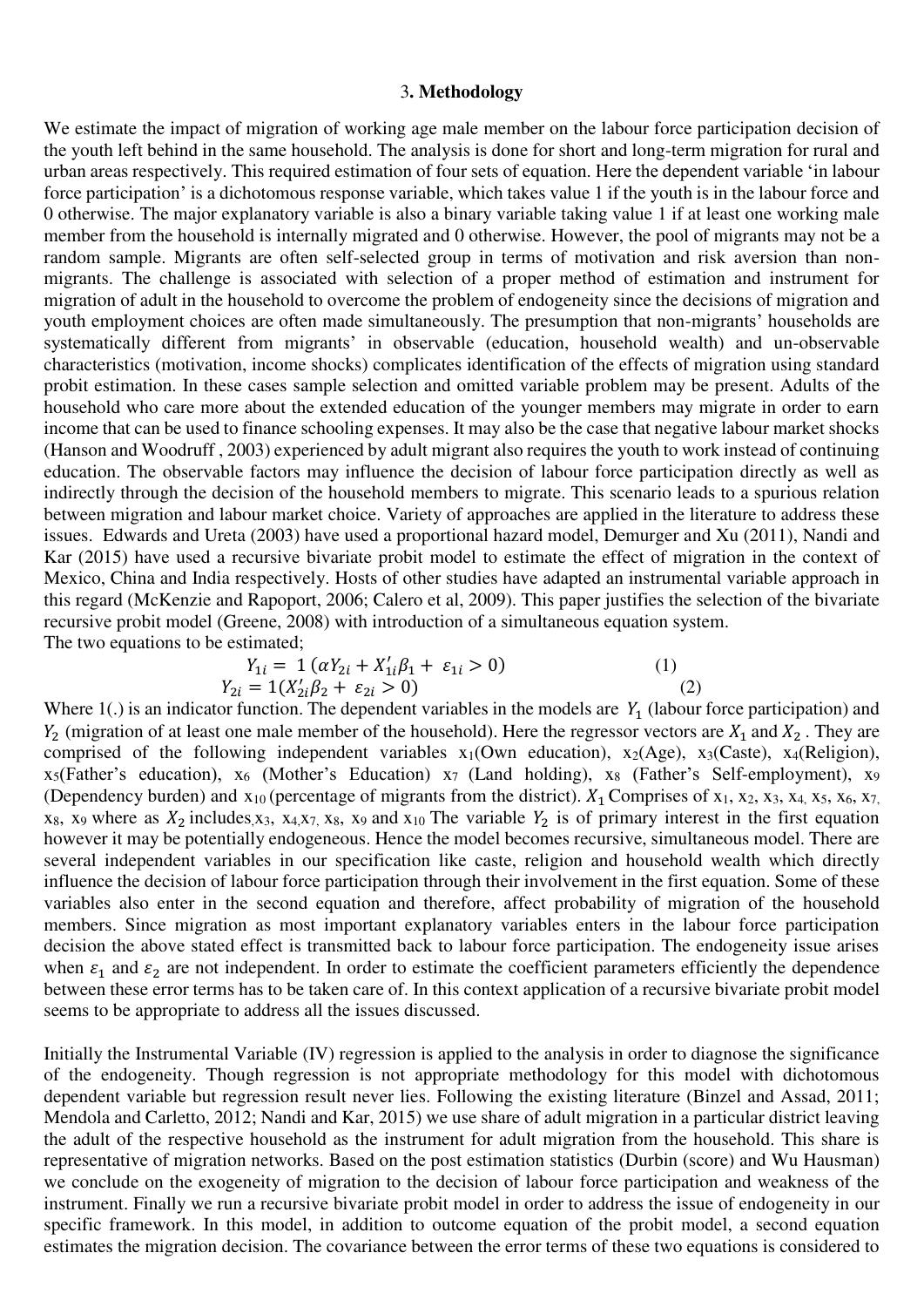be a measure of strength of unobservable factors in determining both the dependent (labour force participation) and the major explanatory (migration from the household) variable. The Wald test reports the significance of the correlation between the errors of the two simultaneous recursive equation and helps us to conclude about endogeneity issue.

In order to provide robust estimation results we have estimated different specifications of the four probit models progressively incorporating additional variables in the equation of labour force participation. This analysis required eight successive estimations for each group. We reported all of the marginal effects obtained from different specifications of recursive bivariate probit model for rural and urban area for short and long-term migration respectively in Table II (a), Table II (b), Table II(c) and Table II(d). The first column of every table represents the result obtained from the estimation analysis incorporating own education as the initial specification. In the following specifications we have successively incorporated age, caste, religion, father's education, mother's education, existence of household asset and dependency burden. The last three rows of each table reports the post estimation test statistics obtained from IV regression and Recursive probit estimation.

#### **4. Estimation Results**

Table II (a) reports the marginal effects obtained from the estimation of rural sample in case of temporary migration. We find the relationship between such migration of the adult and the probability of labour force participation among the youth to be quite stable across the specifications. Looking at the sign and the strength of the marginal effect we say that in the rural area temporary migration of at least one male member of the household significantly reduces the probability of labour force participation among the left behind youth. However, we also observe the magnitude of the marginal effect of such migration to vary across the specifications. In our second and third specification with inclusion of age and caste we find the magnitude of the marginal effect to decline. With inclusion of religion the magnitude increased. Again after inclusion of father's and mothers' successive levels of education as control variables in the fifth and sixth specification the marginal effect is found to decline and rise respectively. In the seventh specification with control for family's land possession the magnitude declines once more. Though the number of dependents in the household appears insignificant but its inclusion in the last specification increased the strength of temporary migration.

Long term migration in the rural area is found to exert a significant positive impact on the probability of labour force participation (Table II (b)). Strength of the long term migration of the household members in explaining the likeliness of labour force participation falls after incorporation of age. However the magnitude increases with inclusion of caste, religion, father's and mother's education in successive specifications. After incorporation of land holding of the household the magnitude of the marginal effect of long term migration decreases noticeably. The results suggest if at least one family member is migrated from the household for long term the probability of labour force participation significantly increases among the young male members of the family.

In case of the other determinants of labour force participation we find almost a similar pattern in case of both temporary and long term migration. Most of the variables under consideration show consistent pattern with their expected signs. With consecutive higher levels of education youth in the rural area are significantly less likely to be in the labour force. Older youth are significantly less likely to be in the labour force participation. It is STs and Christians who are significantly more and less likely to be in the labour force respectively. Sons with the higher educated fathers are often less likely to be in the labour force. The association is reverse in case of mothers' education. Initially with increase in the land size probability of labour force participation decreases at a larger extent compared to the large land holding.

Based on the post estimation statistics - Durbin (score) obtained from the estimation of the IV regression we reject of the null hypothesis that migration is exogenous to the decision of labour force participation for both temporary and long term migration. Besides the Wu Hausman test for weak instrument suggests that the instrument for migration is not a weak one. Finally the covariance between the error terms of the two equations of the recursive model as a measure of strength of unobservable factors in determining both the dependent (labour force participation) and the major explanatory (migration from the household) variable is statistically significant for each specification (Wald statistics is significant).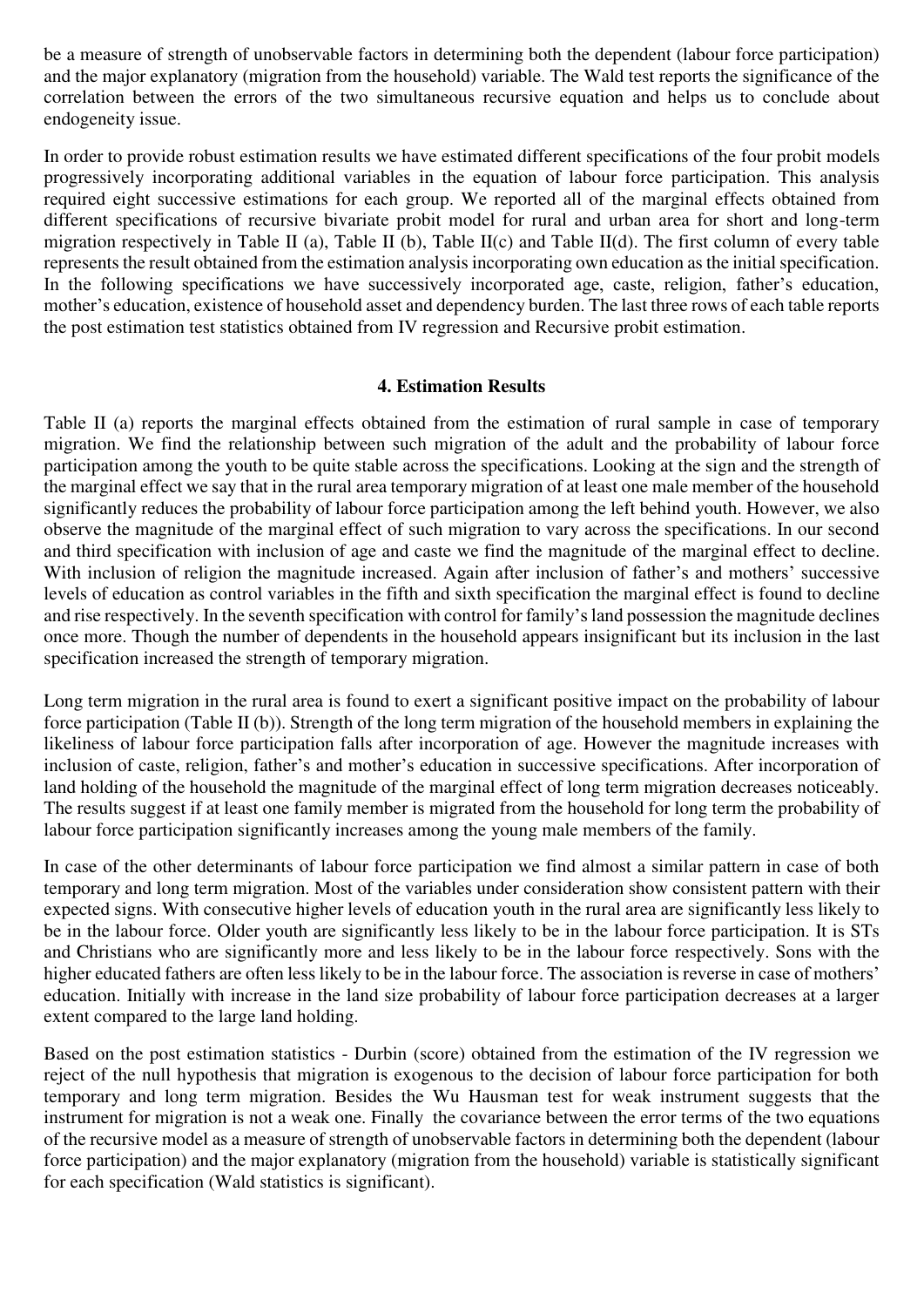|                                                                                     |                                                          |             | Table II (a)                                                     |                                    |              |                                                 |                       |                         |  |  |
|-------------------------------------------------------------------------------------|----------------------------------------------------------|-------------|------------------------------------------------------------------|------------------------------------|--------------|-------------------------------------------------|-----------------------|-------------------------|--|--|
|                                                                                     | Recursive biprobit estimation results (Marginal effects) |             |                                                                  |                                    |              |                                                 |                       |                         |  |  |
| <b>Area of Residence</b>                                                            |                                                          |             |                                                                  | <b>Rural</b>                       |              |                                                 |                       |                         |  |  |
|                                                                                     | (1)                                                      | (2)         | (3)                                                              | <b>Short term Migration</b><br>(4) | (5)          | (6)                                             |                       | (8)                     |  |  |
| Specifications                                                                      |                                                          |             |                                                                  |                                    |              |                                                 | (7)                   |                         |  |  |
| Variables                                                                           | b/se                                                     | b/se        | b/se                                                             | b/se                               | b/se         | b/se                                            | b/se                  | b/se                    |  |  |
| Migration of the                                                                    |                                                          |             |                                                                  |                                    |              |                                                 |                       |                         |  |  |
| hosehold member                                                                     | $-0.502***$                                              |             | -0.327***  -0.323***  -0.364***  -0.357***  -0.375***  -0.345*** |                                    |              |                                                 |                       | $-0.347***$             |  |  |
|                                                                                     | (0.06)                                                   | (0.08)      | (0.08)                                                           | (0.07)                             | (0.07)       | (0.07)                                          | (0.07)                | (0.07)                  |  |  |
| Own education                                                                       |                                                          |             |                                                                  |                                    |              |                                                 |                       |                         |  |  |
| Primary                                                                             | 0.010                                                    | $0.081*$    | $0.080*$                                                         | $0.081*$                           | $0.070*$     | $0.072*$                                        | $0.073*$              | $0.073*$                |  |  |
|                                                                                     | (0.03)                                                   | (0.03)      | (0.03)                                                           | (0.03)                             | (0.04)       | (0.04)                                          | (0.04)                | (0.04)                  |  |  |
| Secondary                                                                           | $-0.290***$                                              | $-0.222***$ |                                                                  | $-0.220***$ $-0.216***$            | $-0.196***$  | $-0.199***$                                     | $-0.196***$           | $-0.196***$             |  |  |
|                                                                                     | (0.02)                                                   | (0.02)      | (0.02)                                                           | (0.02)                             | (0.02)       | (0.03)                                          | (0.03)                | (0.03)                  |  |  |
| Higher Secondary (HS)                                                               | $-0.498***$                                              |             | $-0.565***$ $-0.559***$ $-0.551***$ $-0.524***$                  |                                    |              | $-0.524***$                                     | $-0.521***$           | $-0.521***$             |  |  |
|                                                                                     | (0.02)                                                   | (0.02)      | (0.03)                                                           | (0.03)                             | (0.03)       | (0.03)                                          | (0.03)                | (0.03)                  |  |  |
| More than HS                                                                        | $-0.487***$                                              | $-0.796***$ | $-0.787***$                                                      | $-0.778***$                        | $-0.729***$  | $-0.733***$                                     | $-0.731***$           | $-0.731***$             |  |  |
|                                                                                     | (0.02)                                                   | (0.03)      | (0.03)                                                           | (0.03)                             | (0.03)       | (0.03)                                          | (0.03)                | (0.03)                  |  |  |
|                                                                                     |                                                          | $0.138***$  | $0.138***$                                                       | $0.138***$                         | $0.141***$   | $0.142***$                                      | $0.142***$            | $0.142***$              |  |  |
| Age                                                                                 |                                                          |             |                                                                  | (0.00)                             | (0.00)       | (0.00)                                          |                       | (0.00)                  |  |  |
| Caste                                                                               |                                                          | (0.00)      | (0.00)                                                           |                                    |              |                                                 | (0.00)                |                         |  |  |
| ST                                                                                  |                                                          |             | $0.082***$                                                       | $0.101***$                         | $0.067***$   | $0.063***$                                      | $0.063***$            | $0.063***$              |  |  |
|                                                                                     |                                                          |             | (0.02)                                                           | (0.02)                             | (0.02)       | (0.02)                                          | (0.02)                | (0.02)                  |  |  |
| SC                                                                                  |                                                          |             | $0.056***$                                                       | $0.065***$                         | $0.034*$     | 0.029                                           | 0.021                 | 0.021                   |  |  |
|                                                                                     |                                                          |             | (0.02)                                                           | (0.02)                             | (0.02)       | (0.02)                                          | (0.02)                | (0.02)                  |  |  |
| OBC                                                                                 |                                                          |             | $0.038***$                                                       | $0.040**$                          | 0.018        | 0.016                                           | 0.016                 | 0.015                   |  |  |
|                                                                                     |                                                          |             | (0.01)                                                           | (0.01)                             | (0.01)       | (0.01)                                          | (0.01)                | (0.01)                  |  |  |
| <b>Religion</b>                                                                     |                                                          |             |                                                                  |                                    |              |                                                 |                       |                         |  |  |
| Muslim                                                                              |                                                          |             |                                                                  | $0.034*$                           | 0.028        | 0.026                                           | 0.022                 | 0.021                   |  |  |
|                                                                                     |                                                          |             |                                                                  | (0.02)                             | (0.02)       | (0.02)                                          | (0.02)                | (0.02)                  |  |  |
| Christian                                                                           |                                                          |             |                                                                  | $-0.136***$                        | $-0.094*$    | $-0.093*$                                       | $-0.094*$             | $-0.093*$               |  |  |
|                                                                                     |                                                          |             |                                                                  | (0.04)                             | (0.04)       | (0.04)                                          | (0.04)                | (0.04)                  |  |  |
| Others                                                                              |                                                          |             |                                                                  | $-0.046$                           | $-0.039$     | $-0.042$                                        | $-0.046$              | $-0.046$                |  |  |
|                                                                                     |                                                          |             |                                                                  | (0.03)                             | (0.03)       | (0.03)                                          | (0.03)                | (0.03)                  |  |  |
| <b>Father's education</b>                                                           |                                                          |             |                                                                  |                                    |              |                                                 |                       |                         |  |  |
| Primary                                                                             |                                                          |             |                                                                  |                                    | $-0.016$     | $-0.012$                                        | $-0.010$              | $-0.009$                |  |  |
|                                                                                     |                                                          |             |                                                                  |                                    | (0.02)       | (0.02)                                          | (0.02)                | (0.02)                  |  |  |
| Secondary                                                                           |                                                          |             |                                                                  |                                    |              | $-0.071***$ $-0.067***$ $-0.066***$             |                       | $-0.066***$             |  |  |
|                                                                                     |                                                          |             |                                                                  |                                    | (0.01)       | (0.01)                                          | (0.01)                | (0.01)                  |  |  |
| Higher Secondary (HS)                                                               |                                                          |             |                                                                  |                                    |              | $-0.133***$ $-0.119***$ $-0.116***$ $-0.116***$ |                       |                         |  |  |
|                                                                                     |                                                          |             |                                                                  |                                    | (0.02)       | (0.02)                                          | (0.02)                | (0.02)                  |  |  |
| More than HS                                                                        |                                                          |             |                                                                  |                                    |              | $-0.225***$ $-0.216***$ $-0.213***$             |                       | $-0.213***$             |  |  |
|                                                                                     |                                                          |             |                                                                  |                                    | (0.03)       | (0.03)                                          | (0.03)                | (0.03)                  |  |  |
| <b>Mother's education</b>                                                           |                                                          |             |                                                                  |                                    |              |                                                 |                       |                         |  |  |
| Primary                                                                             |                                                          |             |                                                                  |                                    |              | $-0.009$                                        | $-0.010$              | $-0.010$                |  |  |
|                                                                                     |                                                          |             |                                                                  |                                    |              | (0.02)                                          | (0.02)                | (0.02)                  |  |  |
| Secondary                                                                           |                                                          |             |                                                                  |                                    |              | $-0.013$                                        | $-0.014$              | $-0.014$                |  |  |
|                                                                                     |                                                          |             |                                                                  |                                    |              | (0.02)                                          | (0.02)                | (0.02)                  |  |  |
| Higher Secondary (HS)                                                               |                                                          |             |                                                                  |                                    |              | $-0.099*$                                       | $-0.101*$             | $-0.101*$               |  |  |
|                                                                                     |                                                          |             |                                                                  |                                    |              | (0.04)                                          | (0.04)                | (0.04)                  |  |  |
| More than HS                                                                        |                                                          |             |                                                                  |                                    |              | 0.046                                           | 0.046                 | 0.046                   |  |  |
|                                                                                     |                                                          |             |                                                                  |                                    |              | (0.06)                                          | (0.06)                | (0.06)                  |  |  |
| <b>Land Possession</b>                                                              |                                                          |             |                                                                  |                                    |              |                                                 |                       | $-0.062***$ $-0.062***$ |  |  |
| at average                                                                          |                                                          |             |                                                                  |                                    |              |                                                 |                       |                         |  |  |
| above average                                                                       |                                                          |             |                                                                  |                                    |              |                                                 | (0.02)<br>$-0.042***$ | (0.02)<br>$-0.042**$    |  |  |
|                                                                                     |                                                          |             |                                                                  |                                    |              |                                                 | (0.01)                | (0.01)                  |  |  |
| <b>Dependency Burden</b>                                                            |                                                          |             |                                                                  |                                    |              |                                                 |                       | 0.000                   |  |  |
|                                                                                     |                                                          |             |                                                                  |                                    |              |                                                 |                       | (0.00)                  |  |  |
| Wald test for Rho Chi2(1) 25.9371*** 6.583**                                        |                                                          |             | 6.394**                                                          | 11.032*** 9.840***                 |              | 11.817*** 8.39***                               |                       | 8.58**                  |  |  |
| Durbin (score) chi2(1)                                                              | 12.4085***                                               | 0.277       | 0.706                                                            |                                    | 2.107 3.127* | 5.384**                                         | 5.14**                | 5.07**                  |  |  |
| Wu-Hausman F(1,20711)                                                               | 12.4113***                                               | 0.277       | 0.706                                                            |                                    | 2.107 3.125* | 5.38**                                          | $5.14***$             | $5.06***$               |  |  |
| <b>Observation</b>                                                                  | 24654                                                    | 24654       | 24654                                                            | 24654                              | 21474        | 20735                                           | 20735                 | 20735                   |  |  |
| **, *** and **** stands for significance at 10, 5 and 1 per cent level respectively |                                                          |             |                                                                  |                                    |              |                                                 |                       |                         |  |  |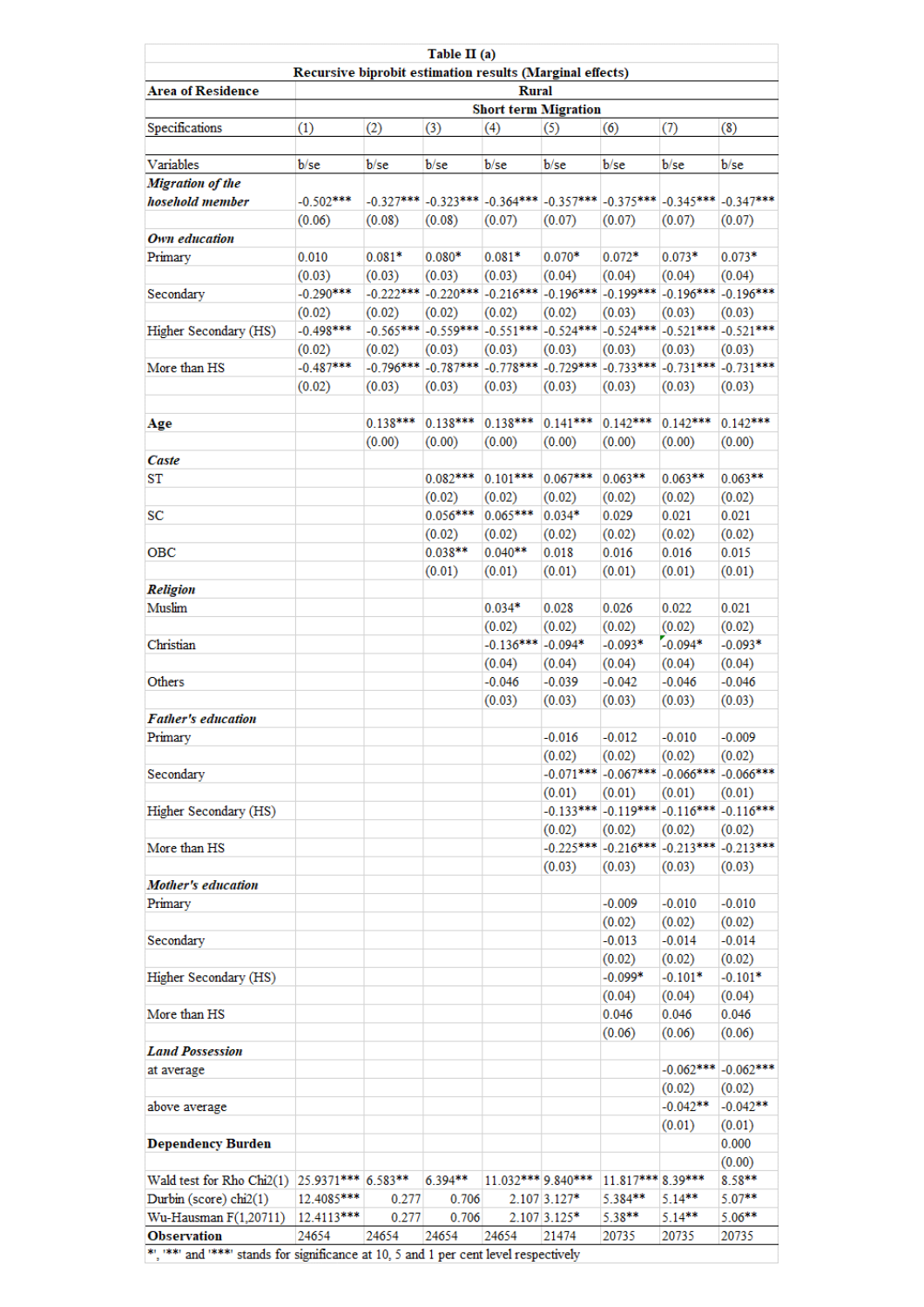| (1)      | (2)                                                            | (3)                                                                                                                  | (4)                                                                                                                                                                                                                                                 | (5)                                                                                                                                                                                                              | (6)                                                                                                                                                                                                                                                                    | (7)                                                                                                                                                                                                                                                                                                                                                                                     | (8)                                                                                                                                                                                                                                                                                                                                                                                                                                                                                                        |
|----------|----------------------------------------------------------------|----------------------------------------------------------------------------------------------------------------------|-----------------------------------------------------------------------------------------------------------------------------------------------------------------------------------------------------------------------------------------------------|------------------------------------------------------------------------------------------------------------------------------------------------------------------------------------------------------------------|------------------------------------------------------------------------------------------------------------------------------------------------------------------------------------------------------------------------------------------------------------------------|-----------------------------------------------------------------------------------------------------------------------------------------------------------------------------------------------------------------------------------------------------------------------------------------------------------------------------------------------------------------------------------------|------------------------------------------------------------------------------------------------------------------------------------------------------------------------------------------------------------------------------------------------------------------------------------------------------------------------------------------------------------------------------------------------------------------------------------------------------------------------------------------------------------|
|          |                                                                |                                                                                                                      |                                                                                                                                                                                                                                                     |                                                                                                                                                                                                                  |                                                                                                                                                                                                                                                                        |                                                                                                                                                                                                                                                                                                                                                                                         |                                                                                                                                                                                                                                                                                                                                                                                                                                                                                                            |
|          |                                                                |                                                                                                                      |                                                                                                                                                                                                                                                     |                                                                                                                                                                                                                  |                                                                                                                                                                                                                                                                        |                                                                                                                                                                                                                                                                                                                                                                                         | b/se                                                                                                                                                                                                                                                                                                                                                                                                                                                                                                       |
|          |                                                                |                                                                                                                      |                                                                                                                                                                                                                                                     |                                                                                                                                                                                                                  |                                                                                                                                                                                                                                                                        |                                                                                                                                                                                                                                                                                                                                                                                         | $0.247***$                                                                                                                                                                                                                                                                                                                                                                                                                                                                                                 |
|          |                                                                |                                                                                                                      |                                                                                                                                                                                                                                                     |                                                                                                                                                                                                                  |                                                                                                                                                                                                                                                                        |                                                                                                                                                                                                                                                                                                                                                                                         | (0.05)                                                                                                                                                                                                                                                                                                                                                                                                                                                                                                     |
|          |                                                                |                                                                                                                      |                                                                                                                                                                                                                                                     |                                                                                                                                                                                                                  |                                                                                                                                                                                                                                                                        |                                                                                                                                                                                                                                                                                                                                                                                         |                                                                                                                                                                                                                                                                                                                                                                                                                                                                                                            |
|          |                                                                |                                                                                                                      |                                                                                                                                                                                                                                                     |                                                                                                                                                                                                                  |                                                                                                                                                                                                                                                                        |                                                                                                                                                                                                                                                                                                                                                                                         | 0.070                                                                                                                                                                                                                                                                                                                                                                                                                                                                                                      |
|          |                                                                |                                                                                                                      |                                                                                                                                                                                                                                                     |                                                                                                                                                                                                                  |                                                                                                                                                                                                                                                                        |                                                                                                                                                                                                                                                                                                                                                                                         | (0.04)                                                                                                                                                                                                                                                                                                                                                                                                                                                                                                     |
|          |                                                                |                                                                                                                      |                                                                                                                                                                                                                                                     |                                                                                                                                                                                                                  |                                                                                                                                                                                                                                                                        |                                                                                                                                                                                                                                                                                                                                                                                         | $-0.194***$                                                                                                                                                                                                                                                                                                                                                                                                                                                                                                |
| (0.02)   | (0.02)                                                         | (0.02)                                                                                                               | (0.02)                                                                                                                                                                                                                                              | (0.03)                                                                                                                                                                                                           | (0.03)                                                                                                                                                                                                                                                                 | (0.03)                                                                                                                                                                                                                                                                                                                                                                                  | (0.03)                                                                                                                                                                                                                                                                                                                                                                                                                                                                                                     |
|          |                                                                |                                                                                                                      |                                                                                                                                                                                                                                                     |                                                                                                                                                                                                                  |                                                                                                                                                                                                                                                                        |                                                                                                                                                                                                                                                                                                                                                                                         | $-0.522***$                                                                                                                                                                                                                                                                                                                                                                                                                                                                                                |
| (0.02)   | (0.03)                                                         | (0.03)                                                                                                               | (0.03)                                                                                                                                                                                                                                              | (0.03)                                                                                                                                                                                                           | (0.03)                                                                                                                                                                                                                                                                 | (0.03)                                                                                                                                                                                                                                                                                                                                                                                  | (0.03)                                                                                                                                                                                                                                                                                                                                                                                                                                                                                                     |
|          |                                                                |                                                                                                                      |                                                                                                                                                                                                                                                     |                                                                                                                                                                                                                  |                                                                                                                                                                                                                                                                        |                                                                                                                                                                                                                                                                                                                                                                                         | $-0.731***$                                                                                                                                                                                                                                                                                                                                                                                                                                                                                                |
| (0.02)   | (0.03)                                                         | (0.03)                                                                                                               | (0.03)                                                                                                                                                                                                                                              | (0.03)                                                                                                                                                                                                           | (0.03)                                                                                                                                                                                                                                                                 | (0.03)                                                                                                                                                                                                                                                                                                                                                                                  | (0.03)                                                                                                                                                                                                                                                                                                                                                                                                                                                                                                     |
|          |                                                                |                                                                                                                      |                                                                                                                                                                                                                                                     |                                                                                                                                                                                                                  |                                                                                                                                                                                                                                                                        |                                                                                                                                                                                                                                                                                                                                                                                         | $0.143***$                                                                                                                                                                                                                                                                                                                                                                                                                                                                                                 |
|          |                                                                |                                                                                                                      |                                                                                                                                                                                                                                                     |                                                                                                                                                                                                                  |                                                                                                                                                                                                                                                                        |                                                                                                                                                                                                                                                                                                                                                                                         | (0.00)                                                                                                                                                                                                                                                                                                                                                                                                                                                                                                     |
|          |                                                                |                                                                                                                      |                                                                                                                                                                                                                                                     |                                                                                                                                                                                                                  |                                                                                                                                                                                                                                                                        |                                                                                                                                                                                                                                                                                                                                                                                         |                                                                                                                                                                                                                                                                                                                                                                                                                                                                                                            |
|          |                                                                |                                                                                                                      |                                                                                                                                                                                                                                                     |                                                                                                                                                                                                                  |                                                                                                                                                                                                                                                                        |                                                                                                                                                                                                                                                                                                                                                                                         | $0.065***$                                                                                                                                                                                                                                                                                                                                                                                                                                                                                                 |
|          |                                                                |                                                                                                                      |                                                                                                                                                                                                                                                     |                                                                                                                                                                                                                  |                                                                                                                                                                                                                                                                        |                                                                                                                                                                                                                                                                                                                                                                                         | (0.02)                                                                                                                                                                                                                                                                                                                                                                                                                                                                                                     |
|          |                                                                |                                                                                                                      |                                                                                                                                                                                                                                                     |                                                                                                                                                                                                                  |                                                                                                                                                                                                                                                                        |                                                                                                                                                                                                                                                                                                                                                                                         | 0.027                                                                                                                                                                                                                                                                                                                                                                                                                                                                                                      |
|          |                                                                |                                                                                                                      |                                                                                                                                                                                                                                                     |                                                                                                                                                                                                                  |                                                                                                                                                                                                                                                                        |                                                                                                                                                                                                                                                                                                                                                                                         | (0.02)                                                                                                                                                                                                                                                                                                                                                                                                                                                                                                     |
|          |                                                                |                                                                                                                      |                                                                                                                                                                                                                                                     |                                                                                                                                                                                                                  |                                                                                                                                                                                                                                                                        |                                                                                                                                                                                                                                                                                                                                                                                         | 0.021                                                                                                                                                                                                                                                                                                                                                                                                                                                                                                      |
|          |                                                                | (0.01)                                                                                                               | (0.01)                                                                                                                                                                                                                                              | (0.01)                                                                                                                                                                                                           | (0.01)                                                                                                                                                                                                                                                                 | (0.01)                                                                                                                                                                                                                                                                                                                                                                                  | (0.01)                                                                                                                                                                                                                                                                                                                                                                                                                                                                                                     |
|          |                                                                |                                                                                                                      |                                                                                                                                                                                                                                                     |                                                                                                                                                                                                                  |                                                                                                                                                                                                                                                                        |                                                                                                                                                                                                                                                                                                                                                                                         |                                                                                                                                                                                                                                                                                                                                                                                                                                                                                                            |
|          |                                                                |                                                                                                                      | $0.033*$                                                                                                                                                                                                                                            | 0.028                                                                                                                                                                                                            | 0.026                                                                                                                                                                                                                                                                  | 0.023                                                                                                                                                                                                                                                                                                                                                                                   | 0.023                                                                                                                                                                                                                                                                                                                                                                                                                                                                                                      |
|          |                                                                |                                                                                                                      | (0.02)                                                                                                                                                                                                                                              | (0.02)                                                                                                                                                                                                           | (0.02)                                                                                                                                                                                                                                                                 | (0.02)                                                                                                                                                                                                                                                                                                                                                                                  | (0.02)                                                                                                                                                                                                                                                                                                                                                                                                                                                                                                     |
|          |                                                                |                                                                                                                      |                                                                                                                                                                                                                                                     | $-0.106**$                                                                                                                                                                                                       | $-0.107**$                                                                                                                                                                                                                                                             | $-0.103*$                                                                                                                                                                                                                                                                                                                                                                               | $-0.103*$                                                                                                                                                                                                                                                                                                                                                                                                                                                                                                  |
|          |                                                                |                                                                                                                      | (0.04)                                                                                                                                                                                                                                              | (0.04)                                                                                                                                                                                                           | (0.04)                                                                                                                                                                                                                                                                 | (0.04)                                                                                                                                                                                                                                                                                                                                                                                  | (0.04)                                                                                                                                                                                                                                                                                                                                                                                                                                                                                                     |
|          |                                                                |                                                                                                                      | $-0.034$                                                                                                                                                                                                                                            | $-0.027$                                                                                                                                                                                                         | $-0.030$                                                                                                                                                                                                                                                               | $-0.034$                                                                                                                                                                                                                                                                                                                                                                                | $-0.034$                                                                                                                                                                                                                                                                                                                                                                                                                                                                                                   |
|          |                                                                |                                                                                                                      | (0.03)                                                                                                                                                                                                                                              | (0.03)                                                                                                                                                                                                           | (0.03)                                                                                                                                                                                                                                                                 | (0.03)                                                                                                                                                                                                                                                                                                                                                                                  | (0.03)                                                                                                                                                                                                                                                                                                                                                                                                                                                                                                     |
|          |                                                                |                                                                                                                      |                                                                                                                                                                                                                                                     |                                                                                                                                                                                                                  |                                                                                                                                                                                                                                                                        |                                                                                                                                                                                                                                                                                                                                                                                         |                                                                                                                                                                                                                                                                                                                                                                                                                                                                                                            |
|          |                                                                |                                                                                                                      |                                                                                                                                                                                                                                                     | $-0.020$                                                                                                                                                                                                         | $-0.017$                                                                                                                                                                                                                                                               | $-0.015$                                                                                                                                                                                                                                                                                                                                                                                | $-0.015$                                                                                                                                                                                                                                                                                                                                                                                                                                                                                                   |
|          |                                                                |                                                                                                                      |                                                                                                                                                                                                                                                     | (0.02)                                                                                                                                                                                                           | (0.02)                                                                                                                                                                                                                                                                 | (0.02)                                                                                                                                                                                                                                                                                                                                                                                  | (0.02)                                                                                                                                                                                                                                                                                                                                                                                                                                                                                                     |
|          |                                                                |                                                                                                                      |                                                                                                                                                                                                                                                     |                                                                                                                                                                                                                  |                                                                                                                                                                                                                                                                        |                                                                                                                                                                                                                                                                                                                                                                                         |                                                                                                                                                                                                                                                                                                                                                                                                                                                                                                            |
|          |                                                                |                                                                                                                      |                                                                                                                                                                                                                                                     |                                                                                                                                                                                                                  |                                                                                                                                                                                                                                                                        |                                                                                                                                                                                                                                                                                                                                                                                         | (0.01)                                                                                                                                                                                                                                                                                                                                                                                                                                                                                                     |
|          |                                                                |                                                                                                                      |                                                                                                                                                                                                                                                     |                                                                                                                                                                                                                  |                                                                                                                                                                                                                                                                        |                                                                                                                                                                                                                                                                                                                                                                                         |                                                                                                                                                                                                                                                                                                                                                                                                                                                                                                            |
|          |                                                                |                                                                                                                      |                                                                                                                                                                                                                                                     |                                                                                                                                                                                                                  |                                                                                                                                                                                                                                                                        |                                                                                                                                                                                                                                                                                                                                                                                         | (0.02)                                                                                                                                                                                                                                                                                                                                                                                                                                                                                                     |
|          |                                                                |                                                                                                                      |                                                                                                                                                                                                                                                     |                                                                                                                                                                                                                  |                                                                                                                                                                                                                                                                        |                                                                                                                                                                                                                                                                                                                                                                                         |                                                                                                                                                                                                                                                                                                                                                                                                                                                                                                            |
|          |                                                                |                                                                                                                      |                                                                                                                                                                                                                                                     |                                                                                                                                                                                                                  |                                                                                                                                                                                                                                                                        |                                                                                                                                                                                                                                                                                                                                                                                         | (0.03)                                                                                                                                                                                                                                                                                                                                                                                                                                                                                                     |
|          |                                                                |                                                                                                                      |                                                                                                                                                                                                                                                     |                                                                                                                                                                                                                  |                                                                                                                                                                                                                                                                        |                                                                                                                                                                                                                                                                                                                                                                                         | $-0.010$                                                                                                                                                                                                                                                                                                                                                                                                                                                                                                   |
|          |                                                                |                                                                                                                      |                                                                                                                                                                                                                                                     |                                                                                                                                                                                                                  |                                                                                                                                                                                                                                                                        |                                                                                                                                                                                                                                                                                                                                                                                         | (0.02)                                                                                                                                                                                                                                                                                                                                                                                                                                                                                                     |
|          |                                                                |                                                                                                                      |                                                                                                                                                                                                                                                     |                                                                                                                                                                                                                  |                                                                                                                                                                                                                                                                        |                                                                                                                                                                                                                                                                                                                                                                                         | $-0.019$                                                                                                                                                                                                                                                                                                                                                                                                                                                                                                   |
|          |                                                                |                                                                                                                      |                                                                                                                                                                                                                                                     |                                                                                                                                                                                                                  |                                                                                                                                                                                                                                                                        |                                                                                                                                                                                                                                                                                                                                                                                         | (0.02)                                                                                                                                                                                                                                                                                                                                                                                                                                                                                                     |
|          |                                                                |                                                                                                                      |                                                                                                                                                                                                                                                     |                                                                                                                                                                                                                  | $-0.091*$                                                                                                                                                                                                                                                              |                                                                                                                                                                                                                                                                                                                                                                                         | $-0.091*$                                                                                                                                                                                                                                                                                                                                                                                                                                                                                                  |
|          |                                                                |                                                                                                                      |                                                                                                                                                                                                                                                     |                                                                                                                                                                                                                  |                                                                                                                                                                                                                                                                        |                                                                                                                                                                                                                                                                                                                                                                                         | (0.04)                                                                                                                                                                                                                                                                                                                                                                                                                                                                                                     |
|          |                                                                |                                                                                                                      |                                                                                                                                                                                                                                                     |                                                                                                                                                                                                                  | 0.044                                                                                                                                                                                                                                                                  | 0.046                                                                                                                                                                                                                                                                                                                                                                                   | 0.046                                                                                                                                                                                                                                                                                                                                                                                                                                                                                                      |
|          |                                                                |                                                                                                                      |                                                                                                                                                                                                                                                     |                                                                                                                                                                                                                  | (0.06)                                                                                                                                                                                                                                                                 | (0.06)                                                                                                                                                                                                                                                                                                                                                                                  | (0.06)                                                                                                                                                                                                                                                                                                                                                                                                                                                                                                     |
|          |                                                                |                                                                                                                      |                                                                                                                                                                                                                                                     |                                                                                                                                                                                                                  |                                                                                                                                                                                                                                                                        |                                                                                                                                                                                                                                                                                                                                                                                         |                                                                                                                                                                                                                                                                                                                                                                                                                                                                                                            |
|          |                                                                |                                                                                                                      |                                                                                                                                                                                                                                                     |                                                                                                                                                                                                                  |                                                                                                                                                                                                                                                                        |                                                                                                                                                                                                                                                                                                                                                                                         | $-0.060***$ $-0.060***$                                                                                                                                                                                                                                                                                                                                                                                                                                                                                    |
|          |                                                                |                                                                                                                      |                                                                                                                                                                                                                                                     |                                                                                                                                                                                                                  |                                                                                                                                                                                                                                                                        | (0.02)                                                                                                                                                                                                                                                                                                                                                                                  | (0.02)                                                                                                                                                                                                                                                                                                                                                                                                                                                                                                     |
|          |                                                                |                                                                                                                      |                                                                                                                                                                                                                                                     |                                                                                                                                                                                                                  |                                                                                                                                                                                                                                                                        | $-0.033*$                                                                                                                                                                                                                                                                                                                                                                               | $-0.034*$                                                                                                                                                                                                                                                                                                                                                                                                                                                                                                  |
|          |                                                                |                                                                                                                      |                                                                                                                                                                                                                                                     |                                                                                                                                                                                                                  |                                                                                                                                                                                                                                                                        | (0.01)                                                                                                                                                                                                                                                                                                                                                                                  | (0.01)                                                                                                                                                                                                                                                                                                                                                                                                                                                                                                     |
|          |                                                                |                                                                                                                      |                                                                                                                                                                                                                                                     |                                                                                                                                                                                                                  |                                                                                                                                                                                                                                                                        |                                                                                                                                                                                                                                                                                                                                                                                         | 0.000                                                                                                                                                                                                                                                                                                                                                                                                                                                                                                      |
|          |                                                                |                                                                                                                      |                                                                                                                                                                                                                                                     |                                                                                                                                                                                                                  |                                                                                                                                                                                                                                                                        |                                                                                                                                                                                                                                                                                                                                                                                         | (0.00)                                                                                                                                                                                                                                                                                                                                                                                                                                                                                                     |
|          |                                                                |                                                                                                                      |                                                                                                                                                                                                                                                     |                                                                                                                                                                                                                  |                                                                                                                                                                                                                                                                        |                                                                                                                                                                                                                                                                                                                                                                                         | 27.73***                                                                                                                                                                                                                                                                                                                                                                                                                                                                                                   |
| 98.68*** | 48.84*** 47.23***                                              |                                                                                                                      | 42.14***                                                                                                                                                                                                                                            | $23.51***$                                                                                                                                                                                                       | 23.70***                                                                                                                                                                                                                                                               | $19.76***$                                                                                                                                                                                                                                                                                                                                                                              | $19.80***$<br>$19.79***$                                                                                                                                                                                                                                                                                                                                                                                                                                                                                   |
|          |                                                                |                                                                                                                      |                                                                                                                                                                                                                                                     |                                                                                                                                                                                                                  |                                                                                                                                                                                                                                                                        |                                                                                                                                                                                                                                                                                                                                                                                         |                                                                                                                                                                                                                                                                                                                                                                                                                                                                                                            |
|          | b/se<br>$0.542***$<br>(0.05)<br>0.004<br>(0.03)<br>$-0.275***$ | b/se<br>$0.260***$<br>(0.05)<br>$0.076*$<br>(0.03)<br>$-0.485***$<br>$-0.467***$<br>$0.139***$<br>(0.00)<br>98.29*** | b/se<br>$0.282***$<br>(0.05)<br>$0.074*$<br>(0.03)<br>$-0.223***$<br>$-0.798***$<br>$0.139***$<br>(0.00)<br>$0.084***$<br>(0.02)<br>$0.061***$<br>(0.02)<br>$0.042***$<br>Wald test for Rho Chi2(1) 53.92*** 32.12*** 45.25***<br>48.75*** 47.16*** | Table II(b)<br>b/se<br>$0.306***$<br>(0.04)<br>$0.076*$<br>(0.03)<br>$-0.220***$<br>$-0.567***$ $-0.560***$<br>$-0.786***$<br>$0.139***$<br>(0.00)<br>$0.103***$<br>(0.02)<br>$0.070***$<br>(0.02)<br>$0.045***$ | <b>Rural</b><br>b/se<br>$0.300***$<br>(0.05)<br>0.064<br>(0.04)<br>$-0.215***$<br>$-0.776***$<br>$0.141***$<br>(0.00)<br>$0.071***$<br>(0.02)<br>$0.039*$<br>(0.02)<br>0.024<br>$-0.146***$<br>(0.01)<br>(0.02)<br>(0.03)<br>61.23*** 45.75***<br>42.09***<br>23.50*** | Recursive biprobit estimation results (Marginal effects)<br><b>Long term Migration</b><br>b/se<br>$0.301***$<br>(0.05)<br>0.068<br>(0.04)<br>$-0.194***$<br>$-0.551***-0.524***$<br>$-0.727***$<br>$0.143***$<br>(0.00)<br>$0.066***$<br>(0.02)<br>0.033<br>(0.02)<br>0.021<br>(0.01)<br>(0.02)<br>(0.03)<br>$-0.009$<br>(0.02)<br>$-0.019$<br>(0.02)<br>(0.04)<br>41.72***<br>23.69*** | b/se<br>$0.248***$<br>(0.05)<br>0.070<br>(0.04)<br>$-0.194***$<br>$-0.195***$<br>$-0.523***$<br>$-0.522***$<br>$-0.730***$<br>$-0.732***$<br>$0.143***$<br>(0.00)<br>$0.065***$<br>(0.02)<br>0.027<br>(0.02)<br>0.021<br>$-0.075***$ $-0.071***$ $-0.070***$ $-0.070***$<br>(0.01)<br>$-0.131***$ $-0.117***$ $-0.115***$ $-0.115***$<br>(0.02)<br>$-0.231***$ $-0.222***$<br>$-0.220*** -0.220***$<br>(0.03)<br>$-0.010$<br>(0.02)<br>$-0.019$<br>(0.02)<br>$-0.091*$<br>(0.04)<br>27.75***<br>$19.77***$ |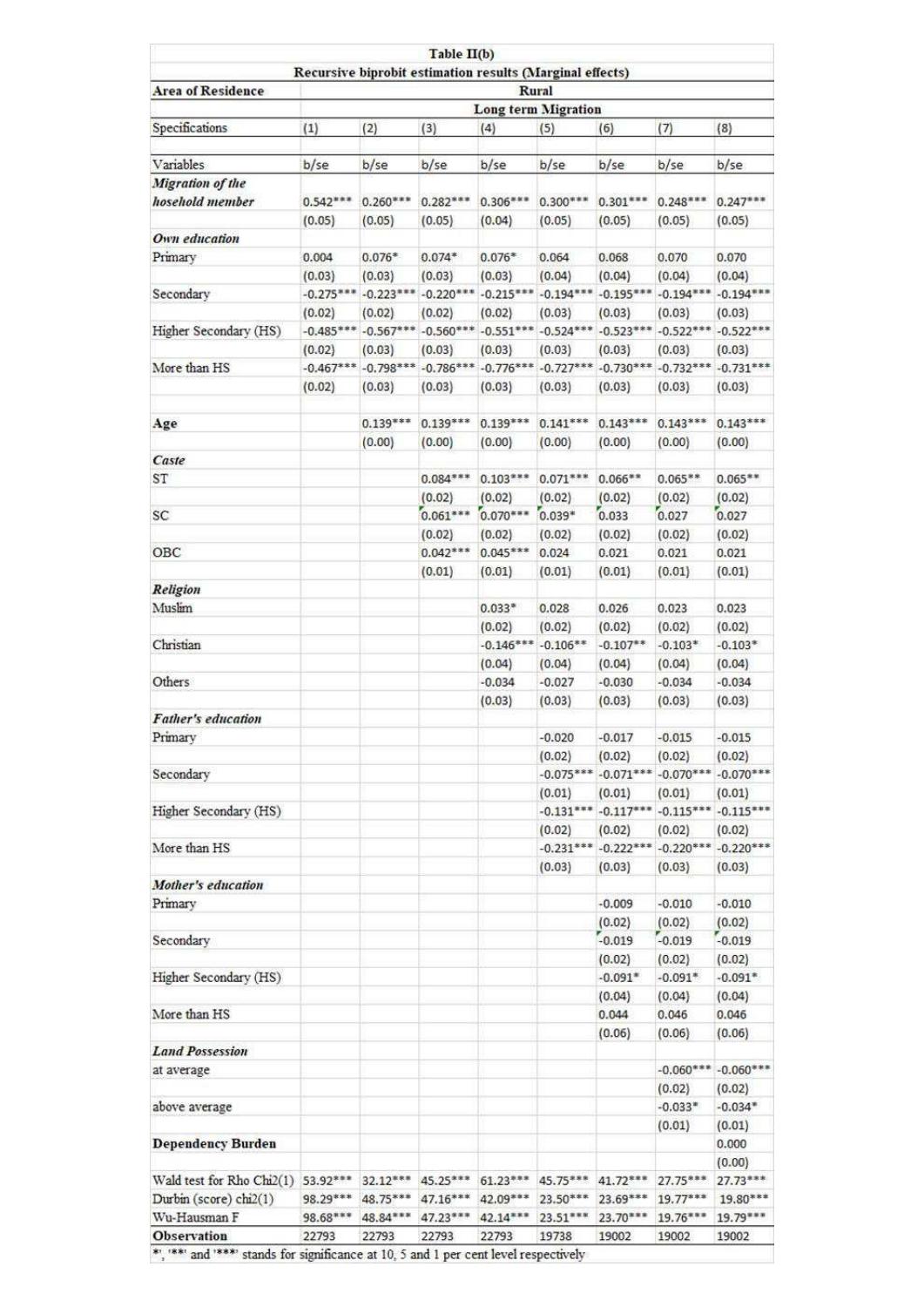We find considerable variation in urban area while estimating the impact of both temporary and long term migration. Existence of a short term migrant is significantly associated with a fall in the probability of labour force participation (Table II(c)). The marginal effect is also lower compared to that in rural area. With incorporation of age such significance of migration is lost. The strength of this factor increases to significant level only after controlling the entire analysis for mother's education. Existence of any enterprise with the household does not have any significant association with the probability of labour force participation. So holds good for family's dependency burden. However, incorporation of these two factors is associated with a fall and rise in the marginal strength of the long term migration in explaining the dependent variable. However, in the urban area we do not observe any such significant association between long term migration and labour force participation among the left behind youth for any of the specifications discussed above (Table II (d)).

Similar to the analysis of the rural area in urban area we find expected signs for all the control variables to be consistent for the specifications. Higher education exerts a similar impact upon the probability of labour force participation as in case of the rural area. One observable difference with the rural area in this case is that mothers' educational level have a strong association with fall in the likeliness of the son's labour force participation. The sons with post-secondary educated mothers are significantly less likely to be in the labour force. Therefore, mother's education is found to be more decisive compared to fathers' in urban area as compared to rural area in this regard. Existence of any enterprise with the household does not have any significant association with the probability of labour force participation. So holds good for family's dependency burden.

The significant Durbin (score) statistics leads to the rejection of the null hypothesis that migration is exogenous to the decision of labour force participation. Wu-Hausman F statistics indicates the instrument is not weak. However, the covariance between the errors of the equations obtained from the recursive bivariate probit model is statistically insignificant for our each specification suggesting that the issue of endogeneity is not significant.

To sum up, the estimation results show in rural area the bivariate approach diagnoses the issue of endogeneity and also takes care of it. However, in the urban area the insignificance of the covariance suggests that the problem of endogeneity is not severe. The explanatory power of temporary migration in both rural and urban area is sufficiently large, significant and negative in magnitude. This implies that short-term migration decreases the probability of labour force participation significantly (almost by 34% and 42% in rural and urban areas respectively). This is in line with our descriptive statistics. The long term migration appeared to be associated with a significant rise in labour force participation however, such significant association observed only in rural area. The difference in the impact of short and long term migration may owe its support from the fact that the absence of the adult for a longer time period among the rural households necessitates the household's survival and substitution of young members' education by participation in the labour force participation. It may also be the case that negative labour market shocks (Woodruff and Hanson-2003) experienced by adult migration also requires the youth to work instead of continuing education. This fact is also in line with our descriptive statistics. The level of general education among youth increases the likeliness of advanced educational activity. This association is even stronger in the rural area. However, there is no difference in the marginal effects of successive levels of education on labour force participation for short-term and long-term migration. Among different castes STs are significantly more and less likely to be in the labour force in rural and urban area respectively. Religion does not exert any significance in the urban area. It is only the Christians who are significantly less likely to be in the labour force in the rural area.

Higher levels of parental education which is often considered as a proxy for permanent income of the household potentially increases the probability of youth's choice for educational activities and in turn reduces labour market activity among them. Sons with higher educated fathers are significantly less likely to be in labour force in both the areas. However, mothers' education is significant in urban area. This may be backed by several reasons. The number of sons with mothers having higher education is comparatively less in the rural areas<sup>4</sup>. Sons with mothers having at least formal education is most likely to be found in urban area. Therefore, it is quite possible that we may not find a significant impact of mother's higher education on the probability of the son's labour force participation in rural area. Another fact worth mentioning here is the difference in the nature of jobs available in both urban and rural

 $\overline{a}$ 

<sup>&</sup>lt;sup>4</sup> In our sample for non-migrant young sons nearly 68 per cent belongs to household with mothers having no education in rural area while this percentage in the urban area is almost 40. Adding to this we also observe mothers' higher education is a phenomenon mostly associated with urban area with 23 per cent of the sons belonging to the mothers having educational qualification beyond secondary. However, this percentage is only 4 for the rural area.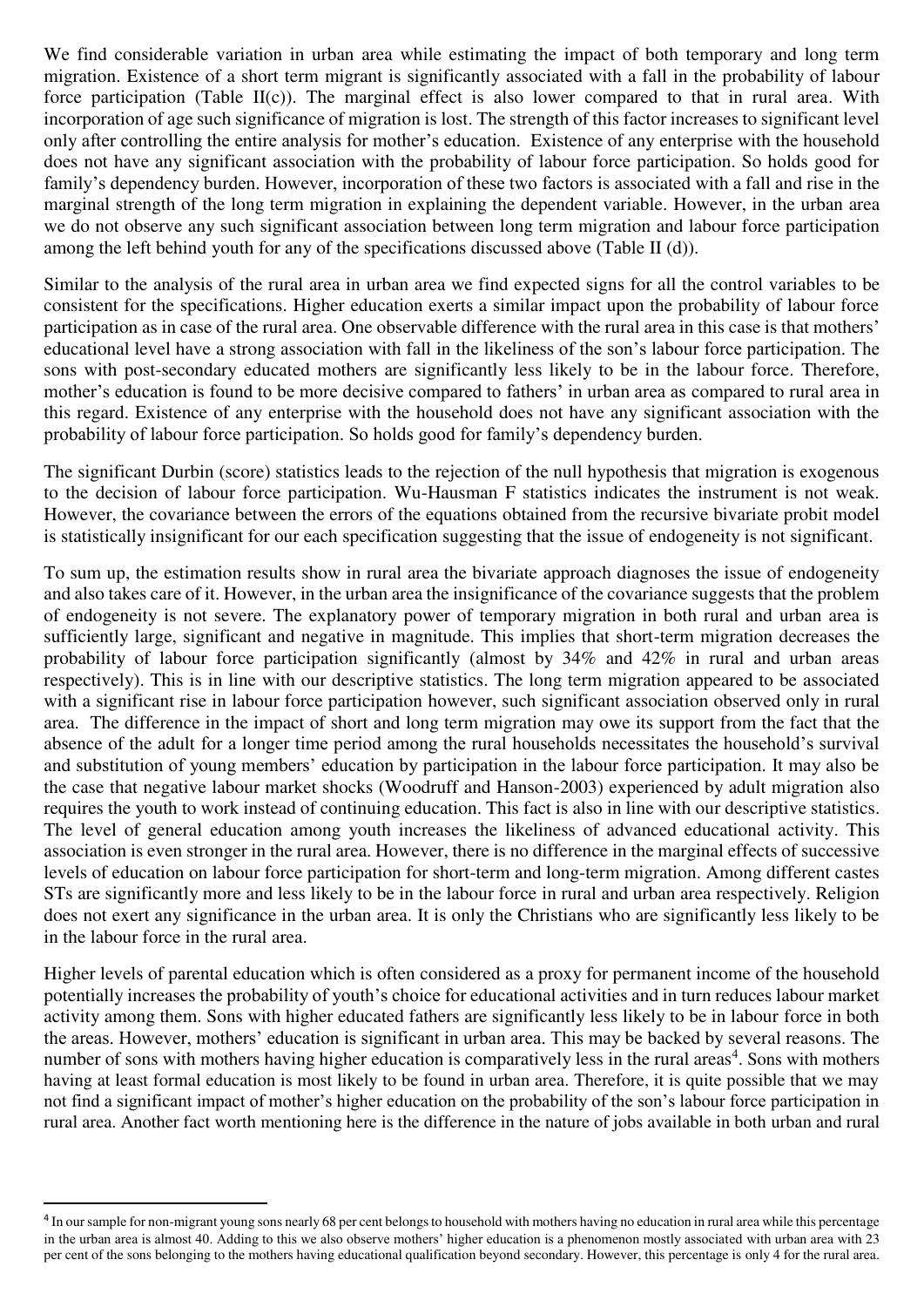|                                                                                       | Table II (c)                |             |                     |                      |                   |                 |                                     |                    |  |
|---------------------------------------------------------------------------------------|-----------------------------|-------------|---------------------|----------------------|-------------------|-----------------|-------------------------------------|--------------------|--|
| Recursive biprobit estimation results (Marginal effects)                              |                             |             |                     |                      |                   |                 |                                     |                    |  |
| <b>Area of Residence</b>                                                              | <b>Urban</b>                |             |                     |                      |                   |                 |                                     |                    |  |
|                                                                                       | <b>Short term Migration</b> |             |                     |                      |                   |                 |                                     |                    |  |
| Specifications                                                                        | (1)                         | (2)         | (3)                 | (4)                  | (5)               | (6)             | (7)                                 | (8)                |  |
| Variables                                                                             | b/se                        | b/se        | b/se                | b/se                 | b/se              | b/se            | b/se                                | b/se               |  |
| <b>Migration of the</b>                                                               |                             |             |                     |                      |                   |                 |                                     |                    |  |
| hosehold member                                                                       | $-0.570**$                  | $-0.090$    | $-0.122$            | $-0.298$             | $-0.359$          | $-0.423*$       | $-0.419*$                           | $-0.429*$          |  |
|                                                                                       | (0.19)                      | (0.19)      | (0.19)              | (0.24)               | (0.24)            | (0.20)          | (0.21)                              | (0.20)             |  |
| Own education                                                                         |                             |             |                     |                      |                   |                 |                                     |                    |  |
| Primary                                                                               | $-0.011$                    | 0.021       | 0.018               | 0.024                | 0.061             | 0.058           | 0.057                               | 0.054              |  |
|                                                                                       | (0.07)                      | (0.08)      | (0.08)              | (0.08)               | (0.08)            | (0.08)          | (0.08)                              | (0.08)             |  |
| Secondary                                                                             | $-0.278***$                 | $-0.250***$ | $-0.243***$         | $-0.226***$          | $-0.173**$        | $-0.159**$      | $-0.159***$                         | $-0.158**$         |  |
|                                                                                       | (0.05)                      | (0.05)      | (0.06)              | (0.06)               | (0.06)            | (0.06)          | (0.06)                              | (0.06)             |  |
| Higher Secondary (HS)-0.562 ***                                                       |                             | $-0.647***$ | $-0.638***$         | $-0.613***$          | $-0.519***$       | $-0.495***$     | $-0.497***$                         | $-0.495***$        |  |
|                                                                                       | (0.05)                      | (0.06)      | (0.06)              | (0.06)               | (0.06)            | (0.06)          | (0.06)                              | (0.06)             |  |
| More than HS                                                                          | $-0.522***$                 | $-0.983***$ | $-0.970***$         | $-0.936***$          | $-0.796***$       | $-0.760***$     | $-0.762***$                         | $-0.760***$        |  |
|                                                                                       | (0.05)                      | (0.07)      | (0.07)              | (0.07)               | (0.07)            | (0.07)          | (0.07)                              | (0.07)             |  |
|                                                                                       |                             |             |                     |                      |                   |                 |                                     |                    |  |
| Age                                                                                   |                             | $0.153***$  | $0.154***$          | $0.154***$           | $0.154***$        | $0.154***$      | $0.154***$                          | $0.154***$         |  |
|                                                                                       |                             | (0.01)      | (0.01)              | (0.01)               | (0.01)            | (0.01)          | (0.01)                              | (0.01)             |  |
| Caste<br>ST                                                                           |                             |             | $-0.069$            | $-0.049$             | $-0.097$          | $-0.139*$       | -0.144**                            | $-0.145**$         |  |
|                                                                                       |                             |             |                     |                      |                   |                 |                                     |                    |  |
| SC                                                                                    |                             |             | (0.05)<br>0.066     | (0.05)<br>$0.098**$  | (0.05)<br>0.032   | (0.05)<br>0.000 | (0.05)<br>$-0.004$                  | (0.05)<br>$-0.003$ |  |
|                                                                                       |                             |             |                     |                      | (0.04)            |                 |                                     |                    |  |
| OBC                                                                                   |                             |             | (0.03)<br>0.089 *** | (0.04)<br>$0.094***$ | 0.038             | (0.04)<br>0.027 | (0.04)<br>0.027                     | (0.04)<br>0.027    |  |
|                                                                                       |                             |             |                     |                      | (0.02)            | (0.03)          | (0.03)                              |                    |  |
| Religion                                                                              |                             |             | (0.03)              | (0.03)               |                   |                 |                                     | (0.03)             |  |
| Muslim                                                                                |                             |             |                     | $0.090***$           | 0.040             | 0.024           | 0.025                               | 0.024              |  |
|                                                                                       |                             |             |                     | (0.03)               | (0.03)            | (0.03)          | (0.03)                              | (0.03)             |  |
| Christian                                                                             |                             |             |                     | 0.051                | 0.072             | 0.094           | 0.091                               | 0.092              |  |
|                                                                                       |                             |             |                     | (0.08)               | (0.09)            | (0.08)          | (0.08)                              | (0.08)             |  |
| Others                                                                                |                             |             |                     | $-0.052$             | $-0.067$          | $-0.053$        | $-0.052$                            | $-0.051$           |  |
|                                                                                       |                             |             |                     | (0.07)               | (0.07)            | (0.07)          | (0.07)                              | (0.07)             |  |
| <b>Father's education</b>                                                             |                             |             |                     |                      |                   |                 |                                     |                    |  |
| Primary                                                                               |                             |             |                     |                      | $-0.071$          | $-0.052$        | $-0.052$                            | $-0.051$           |  |
|                                                                                       |                             |             |                     |                      | (0.05)            | (0.05)          | (0.05)                              | (0.05)             |  |
| Secondary                                                                             |                             |             |                     |                      | $-0.084*$         | $-0.046$        | $-0.046$                            | $-0.045$           |  |
|                                                                                       |                             |             |                     |                      | (0.03)            | (0.04)          | (0.04)                              | (0.04)             |  |
| Higher Secondary (HS)                                                                 |                             |             |                     |                      |                   |                 | $-0.194***$ $-0.146***$ $-0.145***$ | $-0.145***$        |  |
|                                                                                       |                             |             |                     |                      | (0.04)            | (0.04)          | (0.04)                              | (0.04)             |  |
| More than HS                                                                          |                             |             |                     |                      | $-0.345***$       | $-0.266***$     | $-0.267***$                         | $-0.267***$        |  |
|                                                                                       |                             |             |                     |                      | (0.04)            | (0.05)          | (0.05)                              | (0.05)             |  |
| <b>Mother's education</b>                                                             |                             |             |                     |                      |                   |                 |                                     |                    |  |
| Primary                                                                               |                             |             |                     |                      |                   | $-0.107**$      | $-0.107**$                          | $-0.105***$        |  |
|                                                                                       |                             |             |                     |                      |                   | (0.04)          | (0.04)                              | (0.04)             |  |
| Secondary                                                                             |                             |             |                     |                      |                   | $-0.077*$       | $-0.078*$                           | $-0.076*$          |  |
|                                                                                       |                             |             |                     |                      |                   | (0.03)          | (0.03)                              | (0.03)             |  |
| Higher Secondary (HS)                                                                 |                             |             |                     |                      |                   | $-0.179***$     | $-0.178***$                         | $-0.176***$        |  |
|                                                                                       |                             |             |                     |                      |                   | (0.04)          | (0.04)                              | (0.04)             |  |
| More than HS                                                                          |                             |             |                     |                      |                   | $-0.162**$      | $-0.162**$                          | $-0.159**$         |  |
|                                                                                       |                             |             |                     |                      |                   | (0.05)          | (0.05)                              | (0.05)             |  |
| <b>Father's Self employn</b>                                                          |                             |             |                     |                      |                   |                 | $-0.022$                            | $-0.023$           |  |
|                                                                                       |                             |             |                     |                      |                   |                 | (0.02)                              | (0.02)             |  |
| <b>Dependency Burden</b>                                                              |                             |             |                     |                      |                   |                 |                                     | 0.001              |  |
|                                                                                       |                             |             |                     |                      |                   |                 |                                     | (0.00)             |  |
| Wald test for Rho Chi2(                                                               | 1.71                        | 0.059       | 0.181               | 1.74                 | 0.96              | 1.37            | 0.793                               | 0.703              |  |
| Durbin (score) chi2(1)                                                                | 2                           | 0.031       | 47                  |                      | $2.13 \, 5.35***$ | $7.12***$       | $7.08**$                            | $7.13**$           |  |
| Wu-Hausman F                                                                          | $\overline{2}$              | 0.031       | 0.47                |                      | $2.13$ 5.34**     | $7.12***$       | $7.08**$                            | $7.13***$          |  |
| <b>Observations</b>                                                                   | 9176                        | 9176        | 9176                | 9176                 | 9176              | 8900            | 8900                                | 8900               |  |
| **, '**' and '***' stands for significance at 10, 5 and 1 per cent level respectively |                             |             |                     |                      |                   |                 |                                     |                    |  |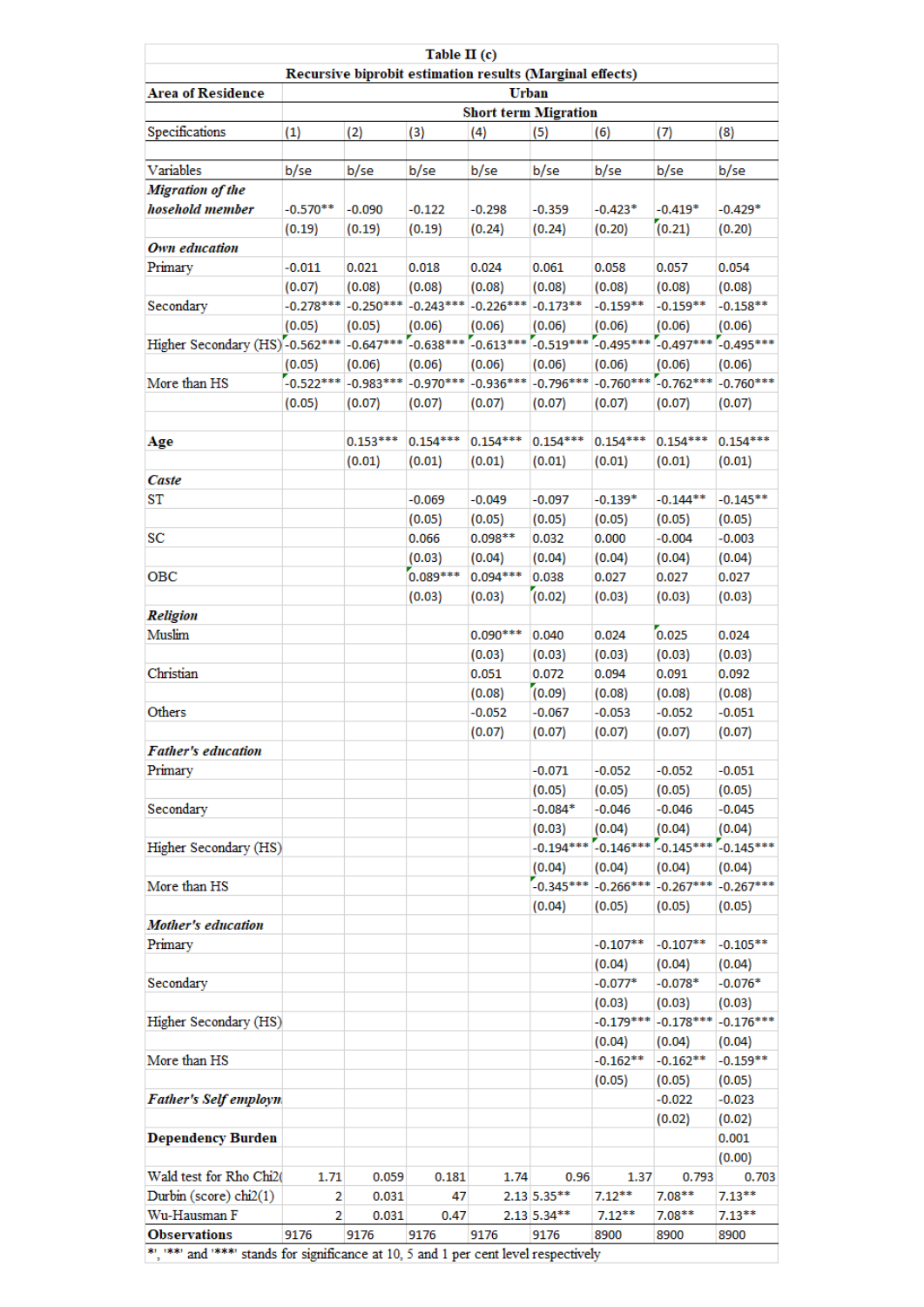|                                                                                       |                                                          |             | Table II (d) |             |              |                         |             |             |  |  |
|---------------------------------------------------------------------------------------|----------------------------------------------------------|-------------|--------------|-------------|--------------|-------------------------|-------------|-------------|--|--|
|                                                                                       | Recursive biprobit estimation results (Marginal effects) |             |              |             |              |                         |             |             |  |  |
| <b>Area of Residence</b>                                                              | <b>Urban</b><br><b>Long term Migration</b>               |             |              |             |              |                         |             |             |  |  |
| Specifications                                                                        | (1)                                                      | (2)         | (3)          | (4)         | (5)          | (6)                     | (7)         | (8)         |  |  |
|                                                                                       |                                                          |             |              |             |              |                         |             |             |  |  |
| Variables                                                                             | b/se                                                     | b/se        | b/se         | b/se        | b/se         | b/se                    | b/se        | b/se        |  |  |
| <b>Migration of the</b>                                                               |                                                          |             |              |             |              |                         |             |             |  |  |
| hosehold member                                                                       | $-0.011$                                                 | $-0.091$    | $-0.042$     | 0.018       | 0.016        | 0.023                   | 0.009       | 0.004       |  |  |
|                                                                                       | (0.06)                                                   | (0.08)      | (0.07)       | (0.07)      | (0.07)       | (0.07)                  | (0.08)      | (0.08)      |  |  |
| Own education                                                                         |                                                          |             |              |             |              |                         |             |             |  |  |
| Primary                                                                               | $-0.027$                                                 | 0.016       | 0.013        | 0.024       | 0.065        | 0.065                   | 0.064       | 0.063       |  |  |
|                                                                                       | (0.07)                                                   | (0.08)      | (0.08)       | (0.08)      | (0.08)       | (0.08)                  | (0.08)      | (0.08)      |  |  |
| Secondary                                                                             | $-0.307***$                                              | $-0.266***$ | $-0.262***$  | $-0.242***$ | $-0.180**$   | $-0.162**$              | $-0.162**$  | $-0.160**$  |  |  |
|                                                                                       | (0.04)                                                   | (0.05)      | (0.05)       | (0.05)      | (0.06)       | (0.06)                  | (0.06)      | (0.06)      |  |  |
| Higher Secondary (HS)                                                                 | $-0.580***$                                              | $-0.662***$ | $-0.654***$  | $-0.625***$ | $-0.515***$  | $-0.485***$             | $-0.487***$ | $-0.484***$ |  |  |
|                                                                                       | (0.05)                                                   | (0.06)      | (0.06)       | (0.06)      | (0.06)       | (0.06)                  | (0.06)      | (0.06)      |  |  |
| More than HS                                                                          | $-0.535***$                                              | $-1.005***$ | $-0.993***$  | $-0.953***$ | $-0.793***$  | $-0.752***$             | $-0.753***$ | $-0.751***$ |  |  |
|                                                                                       | (0.05)                                                   | (0.06)      | (0.06)       | (0.06)      | (0.07)       | (0.07)                  | (0.07)      | (0.07)      |  |  |
|                                                                                       |                                                          |             |              |             |              |                         |             |             |  |  |
| Age                                                                                   |                                                          | $0.158***$  | $0.159***$   | $0.158***$  | $0.158***$   | $0.157***$              | $0.157***$  | $0.157***$  |  |  |
|                                                                                       |                                                          | (0.01)      | (0.01)       | (0.01)      | (0.01)       | (0.01)                  | (0.01)      | (0.01)      |  |  |
| Caste                                                                                 |                                                          |             |              |             |              |                         |             |             |  |  |
| ST                                                                                    |                                                          |             | $-0.048$     | $-0.020$    | $-0.081$     | $-0.120*$               | $-0.125*$   | $-0.126*$   |  |  |
|                                                                                       |                                                          |             | (0.04)       | (0.05)      | (0.05)       | (0.05)                  | (0.05)      | (0.05)      |  |  |
| SC                                                                                    |                                                          |             | $0.091**$    | $0.122***$  | 0.049        | 0.020                   | 0.017       | 0.017       |  |  |
|                                                                                       |                                                          |             | (0.03)       | (0.03)      | (0.03)       | (0.03)                  | (0.03)      | (0.03)      |  |  |
| OBC                                                                                   |                                                          |             | $0.086***$   | $0.095***$  | 0.036        | 0.024                   | 0.023       | 0.023       |  |  |
|                                                                                       |                                                          |             | (0.02)       | (0.02)      | (0.02)       | (0.02)                  | (0.02)      | (0.02)      |  |  |
| Religion                                                                              |                                                          |             |              |             |              |                         |             |             |  |  |
| Muslim                                                                                |                                                          |             |              | $0.105***$  | 0.045        | 0.031                   | 0.030       | 0.029       |  |  |
|                                                                                       |                                                          |             |              | (0.02)      | (0.03)       | (0.03)                  | (0.03)      | (0.03)      |  |  |
| Christian                                                                             |                                                          |             |              | 0.039       | 0.060        | 0.086                   | 0.085       | 0.086       |  |  |
|                                                                                       |                                                          |             |              | (0.07)      | (0.07)       | (0.07)                  | (0.07)      | (0.07)      |  |  |
| Others                                                                                |                                                          |             |              | $-0.012$    | $-0.022$     | $-0.013$                | $-0.012$    | $-0.010$    |  |  |
|                                                                                       |                                                          |             |              | (0.06)      | (0.06)       | (0.06)                  | (0.06)      | (0.06)      |  |  |
| <b>Father's education</b>                                                             |                                                          |             |              |             |              |                         |             |             |  |  |
| Primary                                                                               |                                                          |             |              |             | $-0.048$     | $-0.033$                | $-0.034$    | $-0.033$    |  |  |
|                                                                                       |                                                          |             |              |             | (0.05)       | (0.05)                  | (0.05)      | (0.05)      |  |  |
| Secondary                                                                             |                                                          |             |              |             | $-0.097**$   | $-0.063$                | $-0.063$    | $-0.063$    |  |  |
|                                                                                       |                                                          |             |              |             | (0.03)       | (0.03)                  | (0.03)      | (0.03)      |  |  |
| Higher Secondary (HS)                                                                 |                                                          |             |              |             |              | $-0.204***$ $-0.154***$ | $-0.154***$ | $-0.154***$ |  |  |
|                                                                                       |                                                          |             |              |             | (0.04)       | (0.04)                  | (0.04)      | (0.04)      |  |  |
| More than HS                                                                          |                                                          |             |              |             |              | $-0.386***$ $-0.300***$ | $-0.302***$ | $-0.301***$ |  |  |
|                                                                                       |                                                          |             |              |             | (0.04)       | (0.04)                  | (0.04)      | (0.04)      |  |  |
| <b>Mother's education</b>                                                             |                                                          |             |              |             |              |                         |             |             |  |  |
| Primary                                                                               |                                                          |             |              |             |              | $-0.086*$               | $-0.085*$   | $-0.084*$   |  |  |
|                                                                                       |                                                          |             |              |             |              | (0.04)                  | (0.04)      | (0.04)      |  |  |
| Secondary                                                                             |                                                          |             |              |             |              | $-0.079**$              | $-0.079**$  | $-0.078**$  |  |  |
|                                                                                       |                                                          |             |              |             |              | (0.03)                  | (0.03)      | (0.03)      |  |  |
| Higher Secondary (HS)                                                                 |                                                          |             |              |             |              | $-0.173***$             | $-0.172***$ | $-0.170***$ |  |  |
|                                                                                       |                                                          |             |              |             |              | (0.04)                  | (0.04)      | (0.04)      |  |  |
| More than HS                                                                          |                                                          |             |              |             |              | $-0.180***$             | $-0.179***$ | $-0.177***$ |  |  |
|                                                                                       |                                                          |             |              |             |              | (0.05)                  | (0.05)      | (0.05)      |  |  |
| <b>Father's Self employme</b>                                                         |                                                          |             |              |             |              |                         | $-0.013$    | $-0.014$    |  |  |
|                                                                                       |                                                          |             |              |             |              |                         | (0.02)      | (0.02)      |  |  |
| <b>Dependency Burden</b>                                                              |                                                          |             |              |             |              |                         |             | 0.001       |  |  |
|                                                                                       |                                                          |             |              |             |              |                         |             | (0.00)      |  |  |
| Wald test for Rho Chi2(14.31 ***                                                      |                                                          | 0.001       | 0.036        | 0.663       | 0.9043       | 1.8                     | 1.746       | 1.96        |  |  |
| Durbin (score) chi2(1)                                                                | 2                                                        | 0.031       | 0.474        |             | $2.13$ 5.35* | $7.12**$                | $7.08**$    | $7.13***$   |  |  |
| Wu-Hausman F                                                                          | 2                                                        | 0.031       | 0.473        |             | $2.13$ 5.34* | $7.11***$               | $7.07**$    | $7.11***$   |  |  |
| <b>Observations</b>                                                                   | 10740                                                    | 10740       | 10740        | 10740       | 10740        | 10397                   | 10397       | 10397       |  |  |
| **, "**" and "***" stands for significance at 10, 5 and 1 per cent level respectively |                                                          |             |              |             |              |                         |             |             |  |  |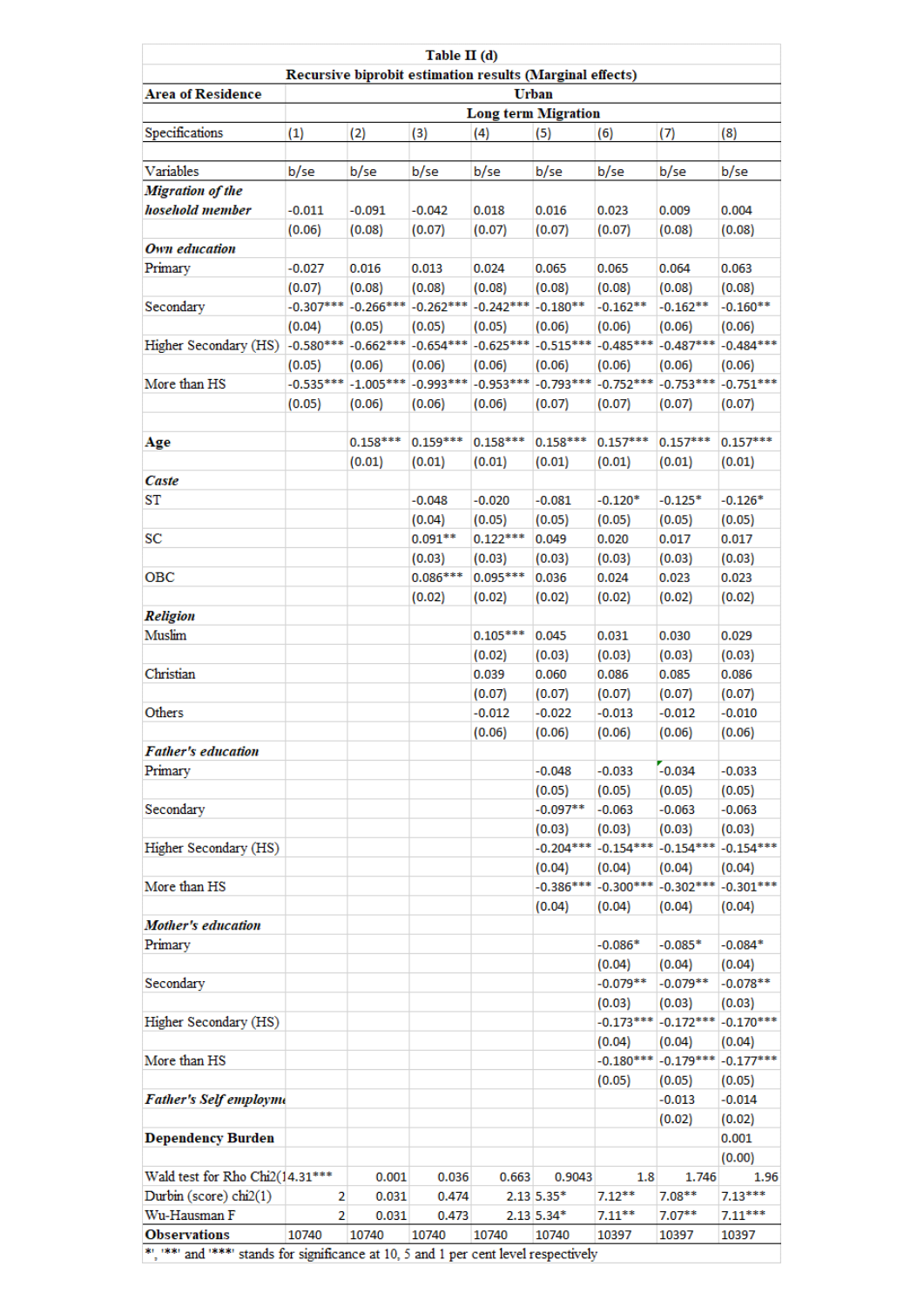areas. In urban area the jobs are often not in proximity to home and are mostly associated with monetary returns however, this may not be case for rural area. Therefore, one educated mother in urban area is more likely to work and earn more than one educated mothers does in rural area. This not only eases the credit constraint but also has clear indication towards more flexibility in the financial resource allocation decision with educated mothers in the urban households compared to the rural households. The impact of existence of land possession (land possession) in the rural area is significant in this context of both types of migration. With a movement from small to larger land possession probability of labour force participation decreases significantly. Comparing the marginal effects we find that decrease in the labour force participation is larger with a movement toward average land possession compared to that toward more than average land possession.

#### **4. Conclusion**

This paper studies the diverse effect of internal migration of working age family member in determining the labour market choice of the left behind youth from the same household using a simple empirical framework after controlling for all possible sources of variation. We find that the short-term and long-term internal migration to exert differential impact on the probability of labour force participation by the left behind young male member. Short-term internal migration by the male member of the household significantly decreases such probability in both the areas while long-term absence of the working age member makes the youth more likely to be in the labour force. The result also demonstrates the significance of own as well as parental education in this regard. Though percentage of such internal migration out of total population is small, it has strong implications for the financial constraints and inter-regional inequality that the households are exposed to. Our results help to resolve the ambiguity in the relationship between migration and wellbeing of family members left behind that observed at the beginning of our study. In India the intermittent flow from the temporary migration has the potential to ease the credit constraint on the part of migrant sending households. However, this also indicates strong interregional inequality of the economic opportunity youth are indirectly victims of. Adding to this the significant rise in the labour force participation among the left behind youth for long-term migration of the male member from the household is alarming in the sense that such migration fails to bridge the financial gap. The disparity of economic opportunities along with the long-term absence of the family member from the household may make the youth's labour market condition even deplorable. Further analysis should aim to assess the inter-regional disparity in analyzing the impact of such migration in the context of labour market opportunities accessed in the local economy and impact of employment guarantee schemes undertaken by the government on this.

#### **References:**

Adams Jr, R. H., & Page, J. (2005) "Do international migration and remittances reduce poverty in developing countries?" World development, 33(10), 1645-1669.

Bacolod, M. P., & Ranjan, P. (2008) "Why children work, attend school, or stay idle: the roles of ability and household wealth" *Economic Development and Cultural Change*, 56(4), 791-828.

Banerjee A, Duflo E. (2007) "The economic lives of the poor" *Journal of Economic Perspectives*, 21(1): pp 141–167.

Basu, K., & Van, P. H. (1998) "The economics of child labor" in American economic review, 412-427.

Behrman, J.R. 1997. Intrahousehold Distribution and the Family.î In Mark R. Rosenzweig and Oded Stark, eds., Handbook of Family and Population Economics, Amsterdam: North-Holland.

Binzel, C., & Assaad, R. (2011) "Egyptian men working abroad: Labour supply responses by the women left behind" *Labour Economics*, 18, S98-S114.

Calero, C., Bedi, A. S., & Sparrow, R. (2009) "Remittances, liquidity constraints and human capital investments in Ecuador" World Development, 37(6), 1143-1154.

Démurger, S., & Xu, H. (2011) "Return migrants: The rise of new entrepreneurs in rural China" World Development, 39(10), 1847-1861.